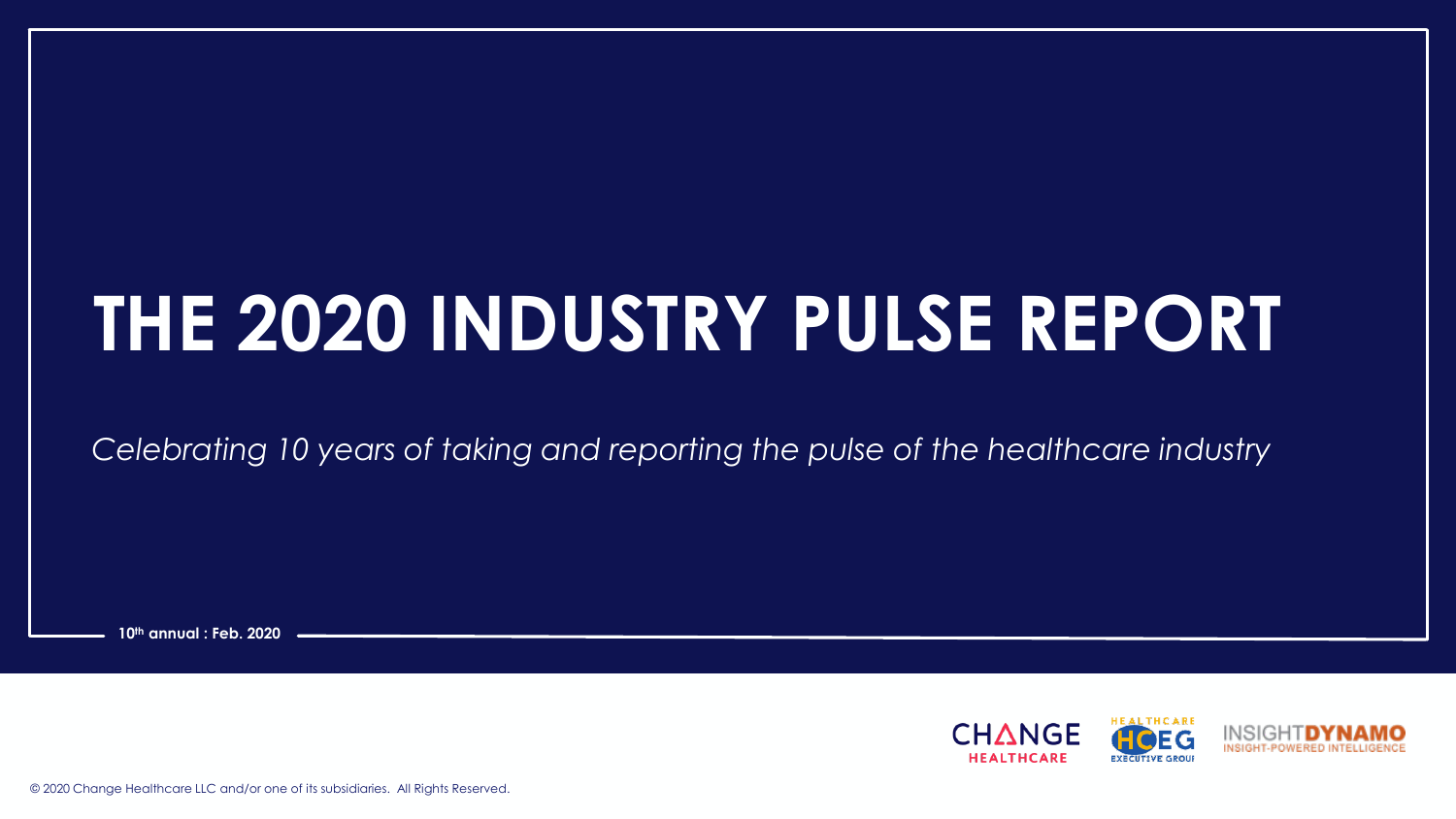#### **Introduction**

Welcome to the **2020 Industry Pulse Report**. This, the 10th annual polling of U.S. healthcare leaders, reveals the latest executive insights on top trends and hot issues facing payers, providers, and healthcare stakeholders overall.

For 10 years, [Change Healthcare](https://www.changehealthcare.com/) and the HealthCare Executive Group [have partnered to commission the](https://hceg.org/)  *Industry Pulse Report*. The goal today, as it was 10 years ago when the first Pulse Report was commissioned, is to "take the pulse" of healthcare executives nationwide at the end of the calendar year, and determine what their outlook is for the coming year. Then, in the first quarter of the new year, to report on the challenges, issues, and opportunities these executives see in the coming year for healthcare.

This year's Industry Pulse was conducted by market researcher [InsightDynamo](https://www.insightdynamo.com/). The response was among the largest in the research's history—445 payers and providers responded—and the results are among the most compelling we have seen. Notably, this year's Industry Pulse reveals stark divides in readiness and perspectives among payers and providers around topics such as

value-based care, consumerism, and interoperability.

Conversely, the Report also shows where payers and providers are well-aligned, such as around Social Determinants of Health, tactics to improve consumer engagement, and the immense potential for AI and machine learning to improve healthcare. Also, for the first time, the researchers asked participants what direction they think healthcare will take after the 2020 election, regardless of how the fortunes of the political parties play out.

We hope you enjoy this fascinating look at what's on the mind of healthcare executives as our industry moves into 2020. More important, we hope the data revealed by this research fosters greater collaboration between healthcare stakeholders to align where there are gaps, and better collaborate where there is alignment.

Together, we can help move healthcare forward, faster in 2020.

- **The 2020 Industry Pulse Report team**



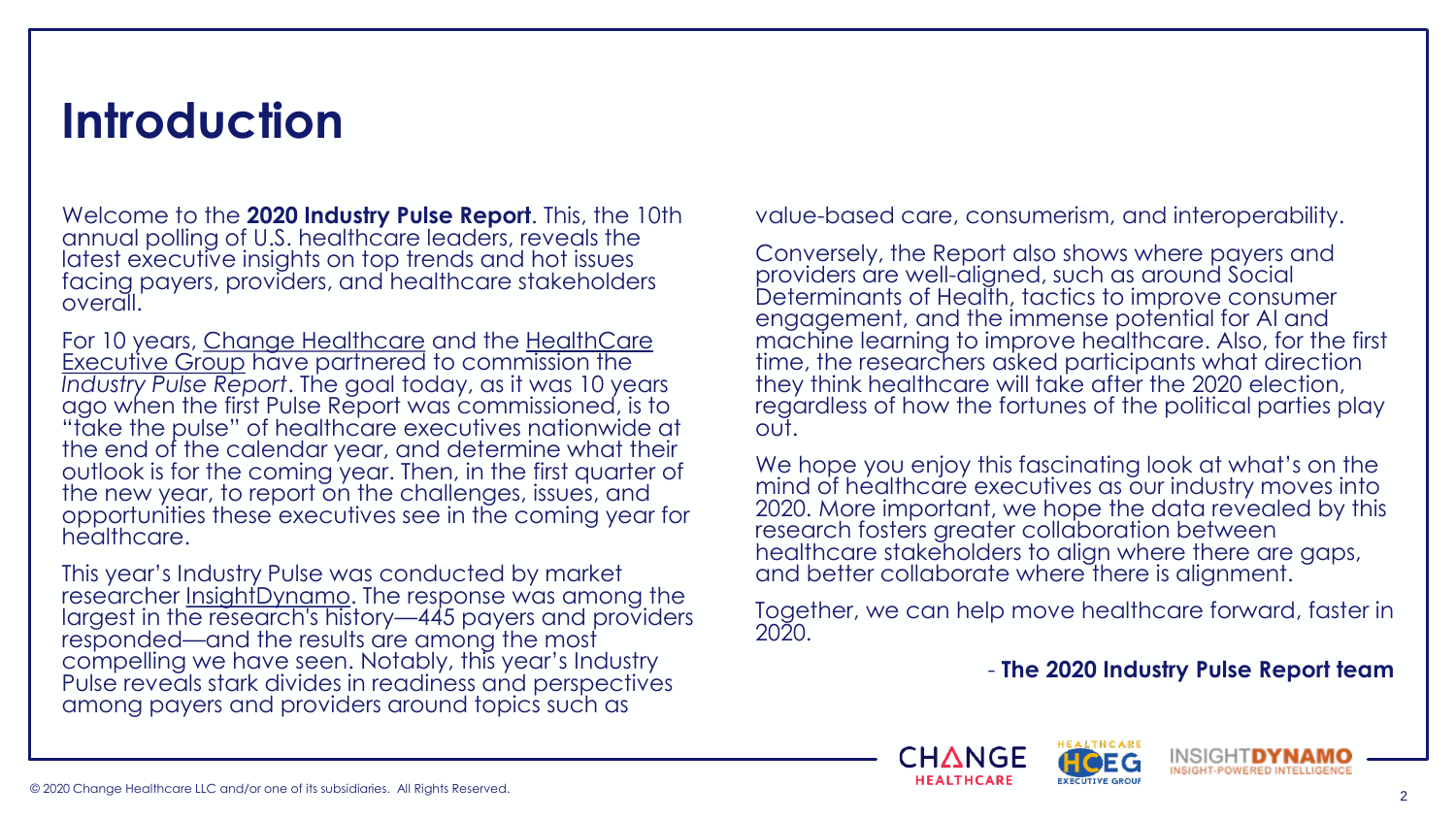# **Five Key Takeaways**

- **1. Payers report being much farther along the path to valuebased care than providers**, with nearly two-thirds (62%) indicating their organizations are using alternative payment models, and 9% using full capitation. Meanwhile, less than half (43%) of providers say they use alternative payment models, and a mere 2% report full capitation in use. Additionally, payers (25%) are much more likely than providers (8%) to cite IT Infrastructure as a key barrier to implementing value-based care.
- **2. Only 18% of providers and 24% of payers say they have a "full consumer-centric strategy" in place.** Moreover, 14% of providers say they have "no consumer-centric strategy," whereas 100% of payers report having a strategy or one in development. Consumerization efforts overall are mostly in the early stages, with 34% of providers and 43% of payers calling their strategy "nascent," and just 36% of providers and 33% of payers characterizing their efforts as "intermediate." Payers and providers also disagree on who is best positioned to provide cost and quality data to consumers, both believing they are the best choice.
- **3. Payers and providers are divided on what will make healthcare interoperability happen**. More than twice as many providers (23%) than payers (11%) see consumer demand as driving interoperability, and nearly 40% of the Csuite believe interoperability will materialize when consumers

insist on it. Payers, however, are nearly twice as likely (36%) than providers (20%) to cite regulatory changes as fueling interoperability, while 18% of providers think physician-driven initiatives are a key driver compared to just 2% of payers.

- **4. Payers and providers are aligned on the benefits of AI and machine learning investments.** Respondents say smart technologies are having a positive impact on operations by improving health system efficiency (payers 38%, providers 56%) and reducing costs (payers 28%, providers 42%). AI and machine learning are also improving consumer engagement, with 36% of payers and 39% of providers reporting a payoff.
- **5. Regardless of who wins the White House in 2020, payers and providers don't expect disruptive change to the U.S. healthcare system.** The majority of C-suite respondents (39%) believe there will be no significant changes to the U.S. healthcare system following the 2020 elections, and a majority (28%) of respondents overall agree. Most providers (31%) predict a continued unwinding of the Affordable Care Act, while 26% of payers expect the ACA to be strengthened. Just 17% of payers and providers expect to see a public option take hold, and only 3% predict America will have a single-payer, "Medicare for All" system postelection.



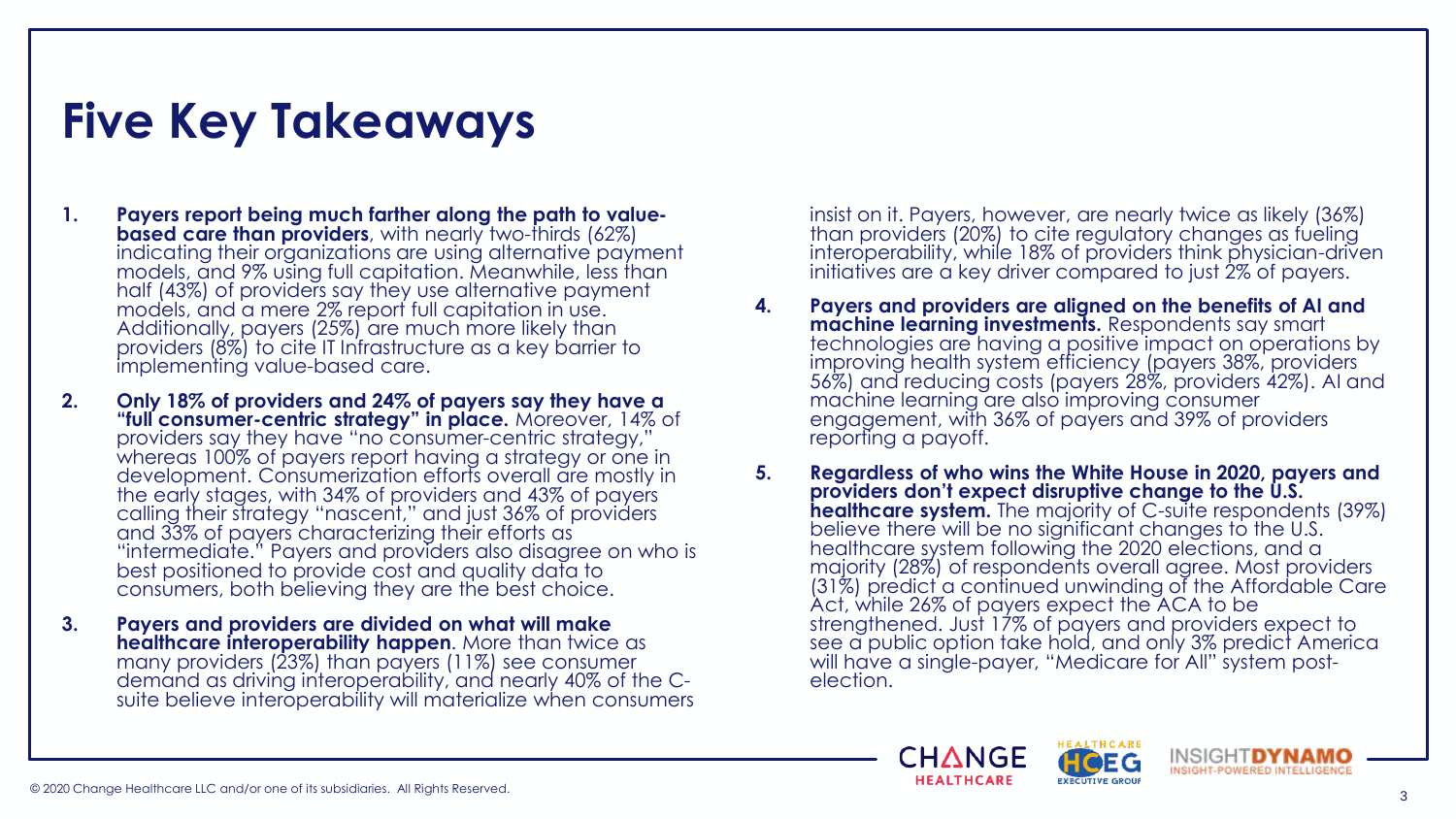### **Executive Summary**

- **Payers and providers are in different places regarding consumerism**. Payers are much more likely to have robust consumer-centric strategies, and providers are much more likely to have no consumer-centric strategy at all.
- **Payers and providers do not agree on who is best positioned to provide cost and quality data to consumers.**
- **The value-based care continuum shows a disconnect between payers and providers.** Providers are much more likely to have migrated to value-based care models, but providers are still predominantly offering fee-for-service models.

#### **Key study highlights:**

- Payers and providers are on different pages regarding consumer strategies
- Payers and providers are on different pages regarding value-based care



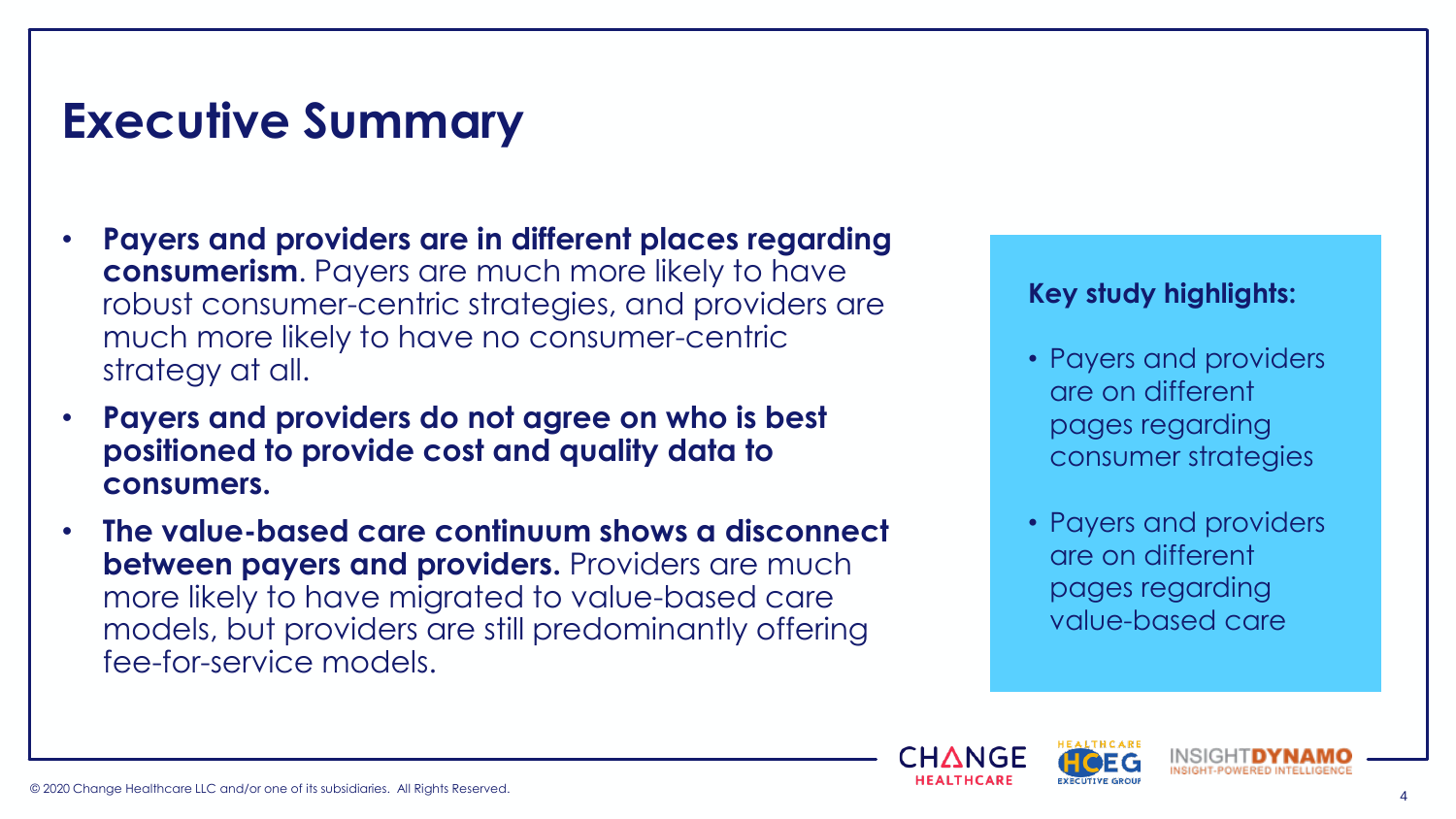## **Key Highlights: Consumerism**

Payer and provider organizations show significant differences of opinion about key consumer topics.

**Consumerism:** Providers are much more likely to lack a consumer strategy than payers are.



**Consumerism:** Payers and providers disagree on who is best positioned to provide cost and quality data to consumers.

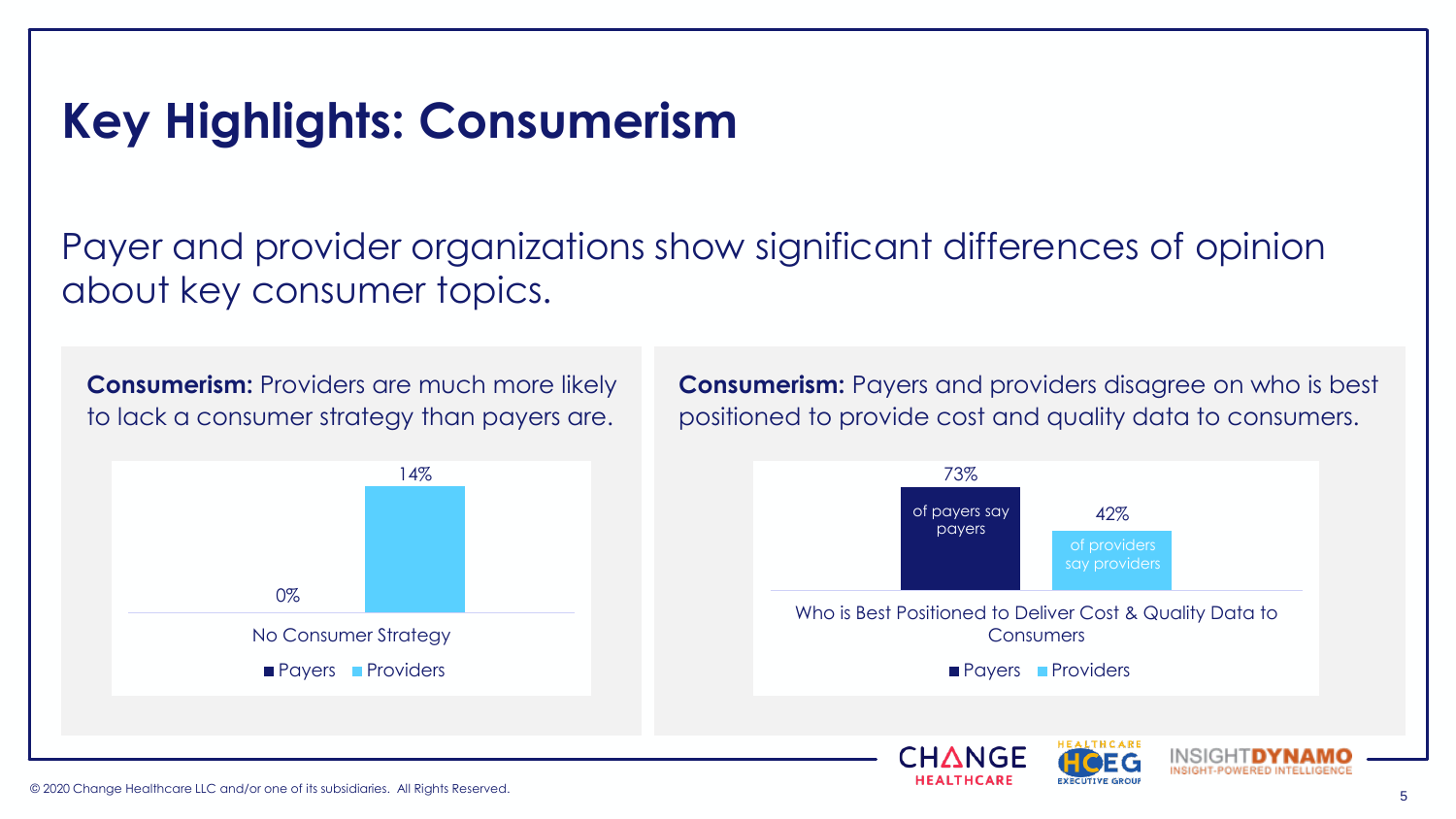#### **Key Highlights: Value-Based Care**

Payer and provider organizations show significant differences of opinion about key consumer topics.

**Value-Based Care:** Payers are much more likely to cite IT Infrastructure issues as the key barrier to implementing value-based care arrangements.



**Value-Based Care:** Providers want payers to standardize cost and quality data to improve high-value care.

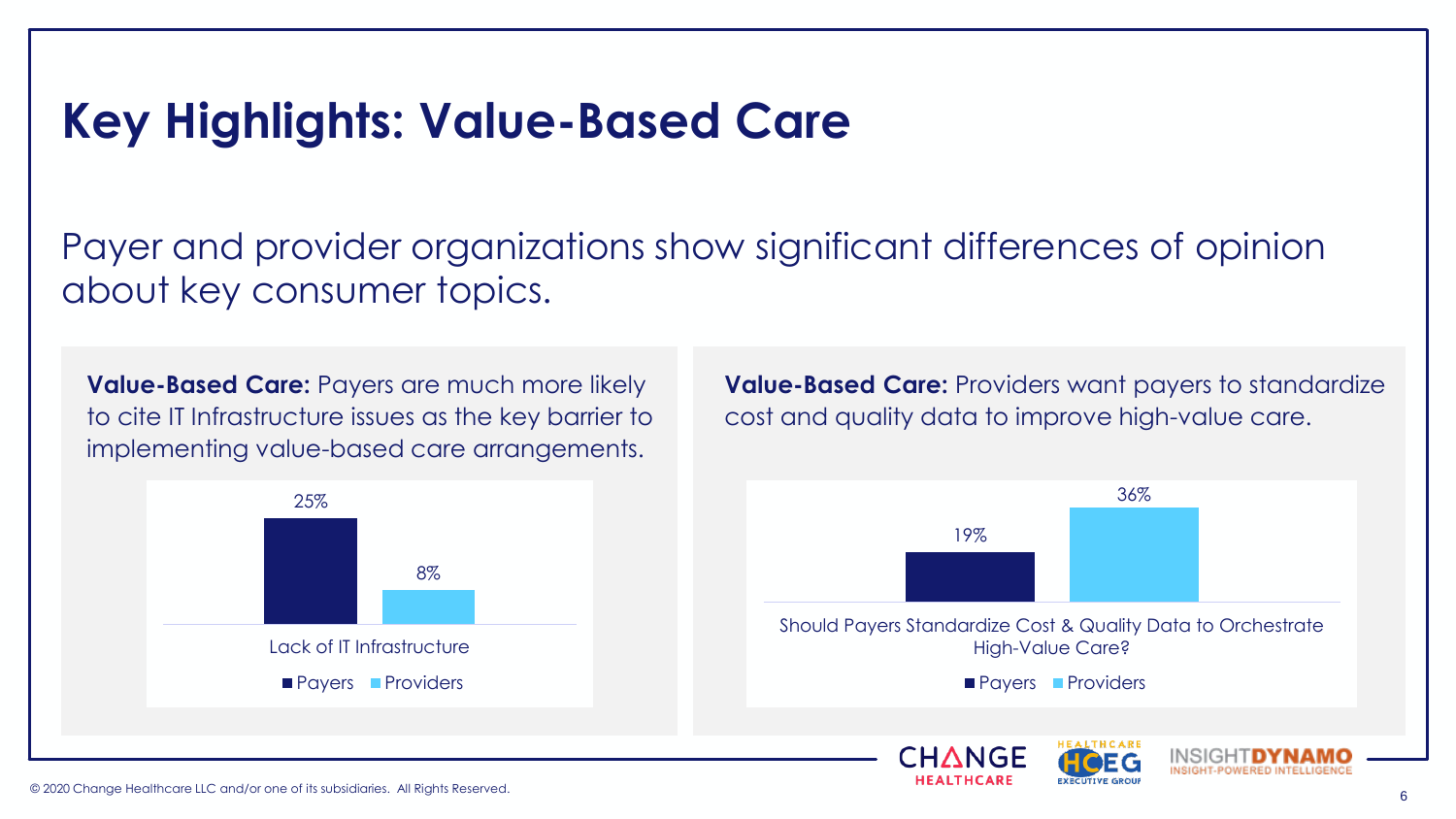#### **About the 2020 Industry Pulse**

Commissioned by Change Healthcare in partnership with the *HealthCare Executive Group (HCEG)* over the past decade, the **2020 Industry Pulse Report** is based on [the HCEG Top 10](https://hceg.org/hceg-top-ten/) challenges, issues, and opportunities, as voted on by HCEG membership during the HCEG Annual Forum.

The 2020 Industry Pulse Report and the HCEG Top 10 encourage continuous and evolving dialogue on the main issues and concerns facing healthcare leaders across the country.

| <b>GOAL</b>          | Gain insight into key trends and<br>issues facing payers, providers, and<br>the businesses that serve the<br>healthcare market |  |
|----------------------|--------------------------------------------------------------------------------------------------------------------------------|--|
| <b>PARTICIPATION</b> | • Targeted leaders across the<br>healthcare industry and provider<br>organizations<br>• $n = 445$                              |  |



#### www.hceg.org

• **Reviewing the analysis of the 10th Annual Industry** 

• **Gaining insight into the** 

**healthcare leaders**

**thoughts and opinions of** 

**Pulse Survey**

#### **Methodology Highlights**

- Online survey
- Fielded October–December 2019
- 445 responses
- Data collection and analysis by InsightDynamo, an independent market strategy and research company serving the healthcare industry



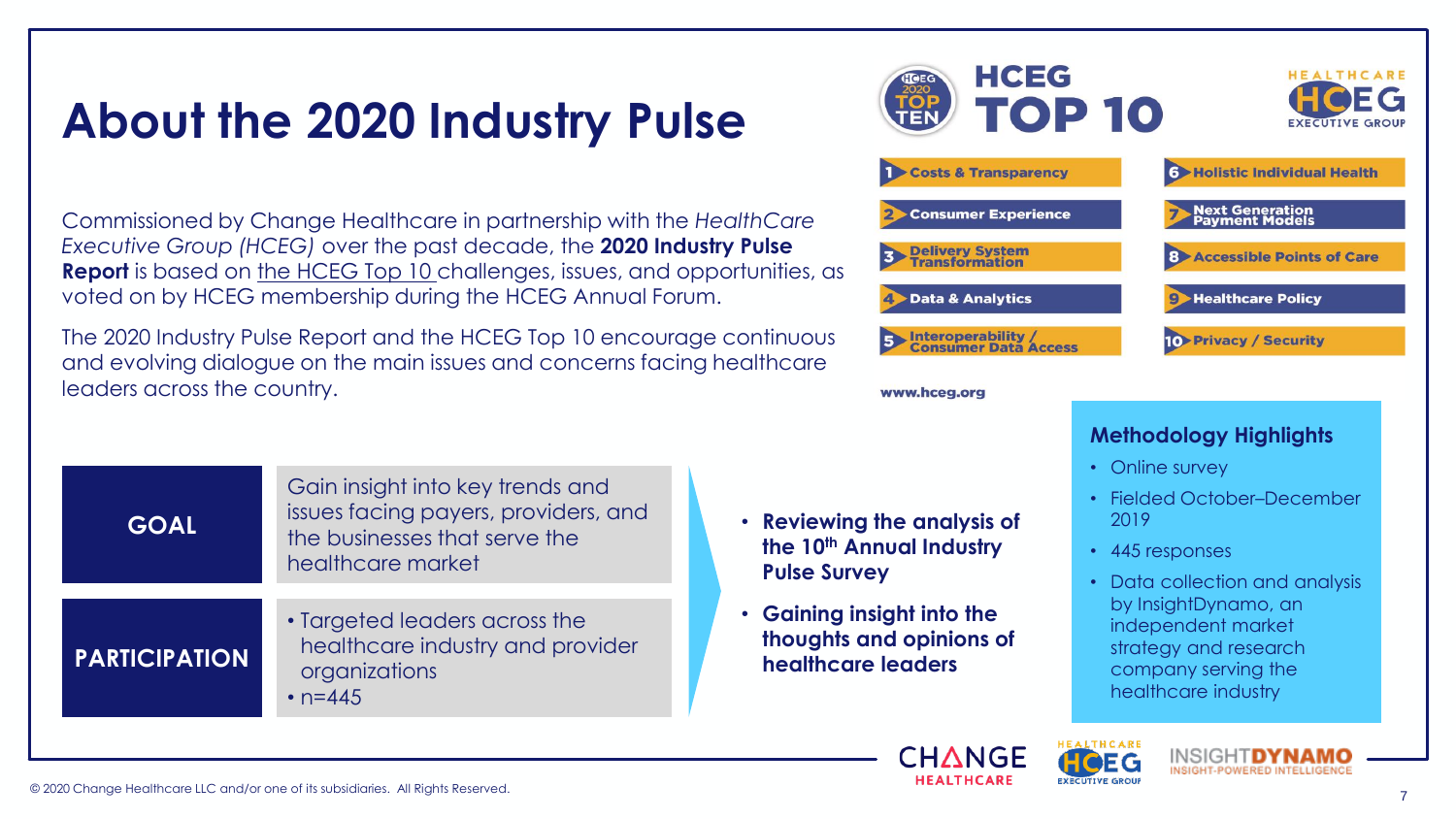#### **Have a Question?**

We encourage readers to reach out to us with any questions you have about the 2020 Industry Pulse Report or any of the data presented in this ebook. Please feel free to email questions to:

#### • **David Gallegos**

SVP Consulting Services Change Healthcare [dgallegos@changehealthcare.com](mailto:dgallegos@changehealthcare.com)

• **Ferris Taylor** Executive Director HealthCare Executive Group [ft@hceg.org](mailto:ft@hceg.org)

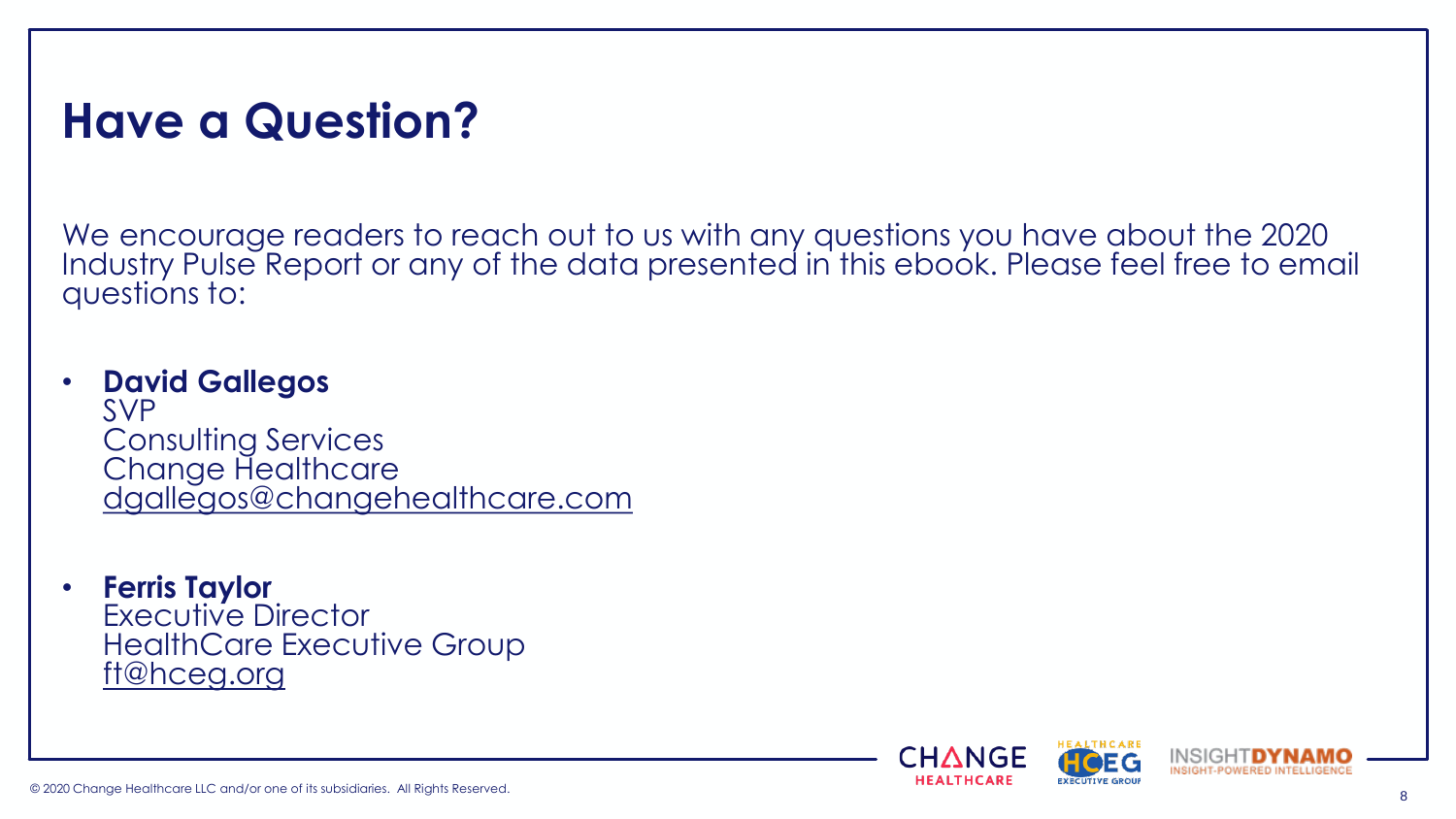**2020 Industry Pulse**

# **DETAILED FINDINGS**

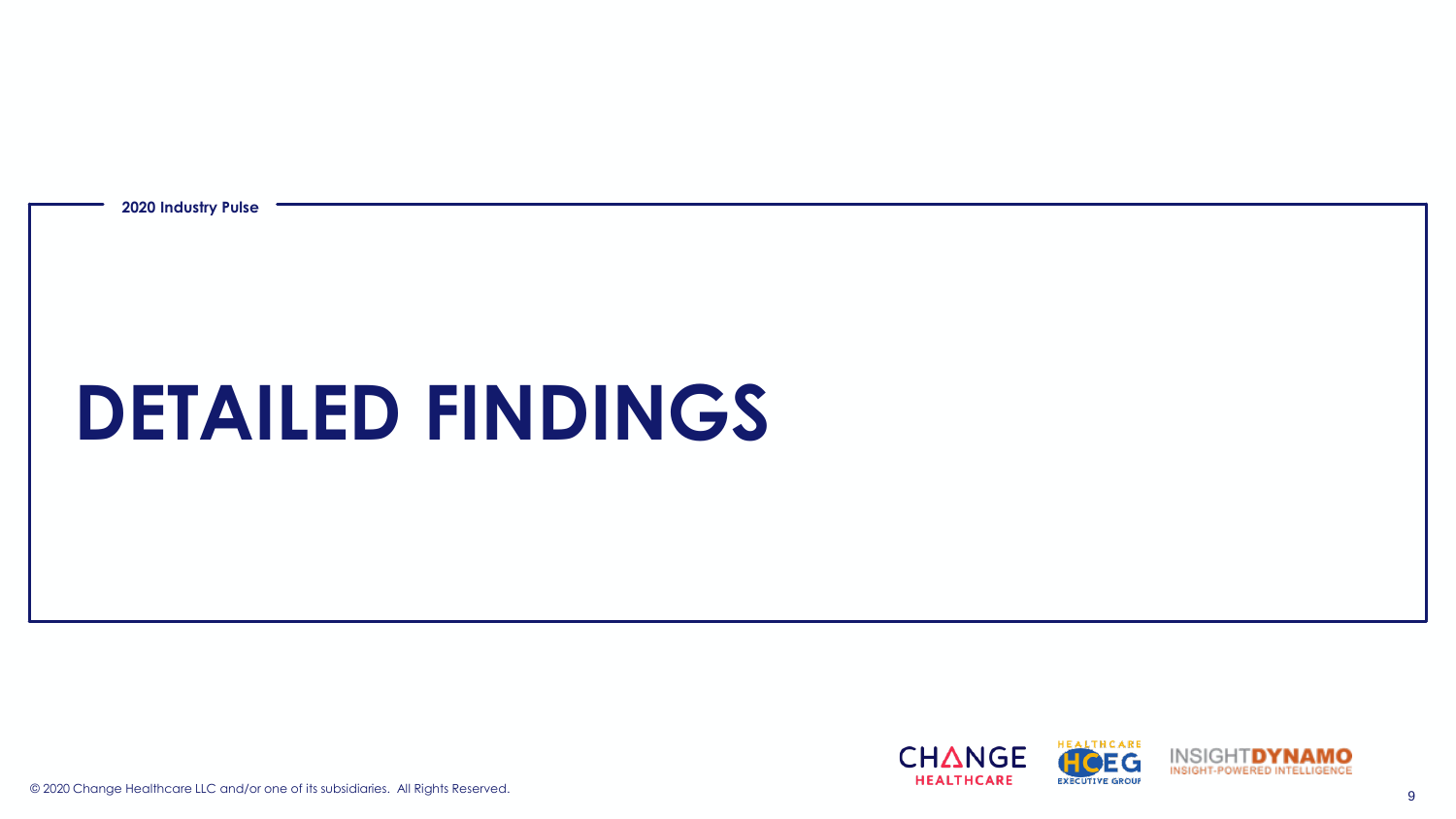#### **Respondents**

The 2020 Industry Pulse survey gathered responses from senior executives across the healthcare landscape—with nearly ¼ of respondents within the C-Suite.



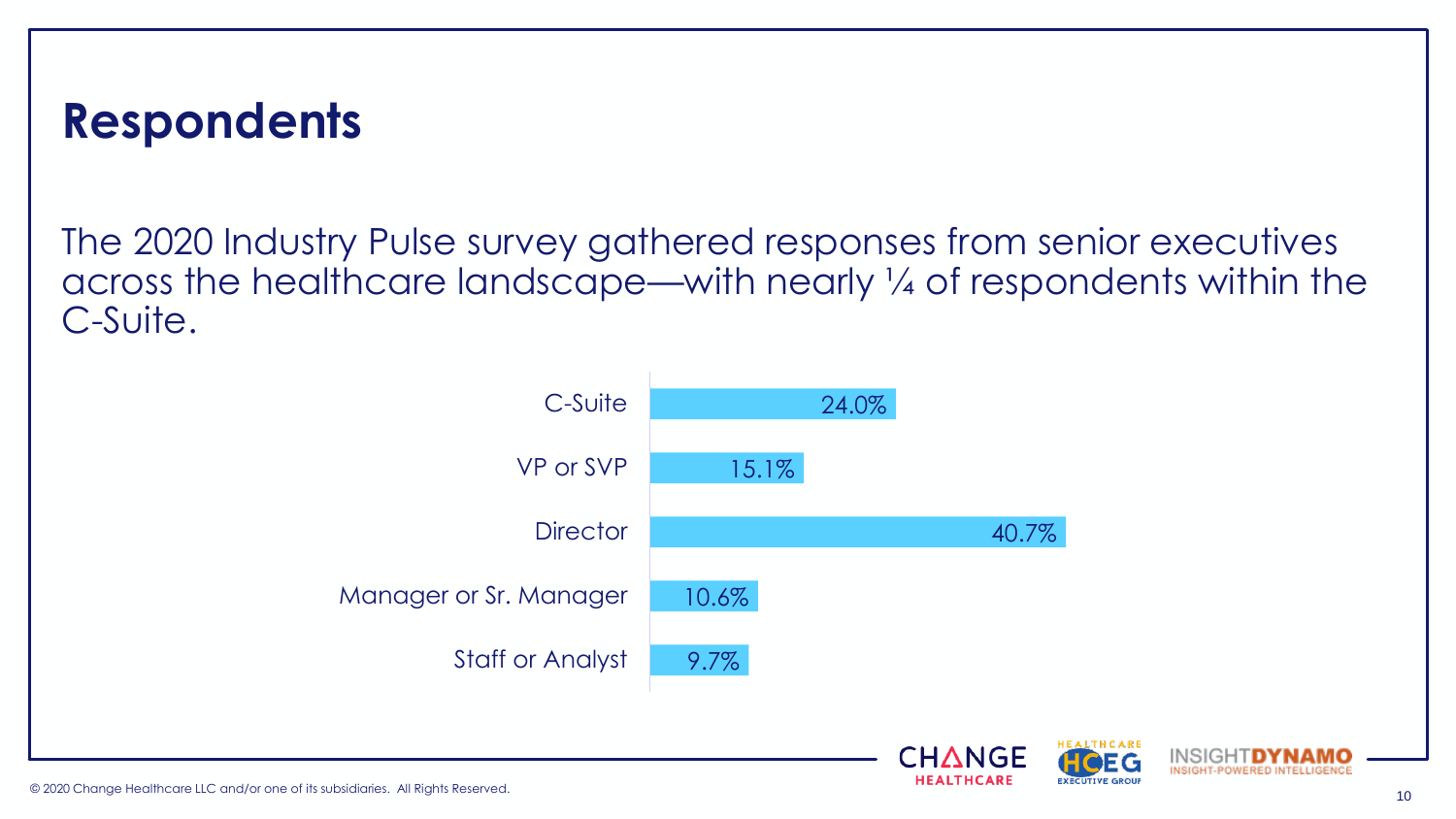#### **Respondents**

30% of respondents were within provider organizations, and just under 20% of respondents were employed by payers.



INSIGHT-POWERED INTELLIGENCE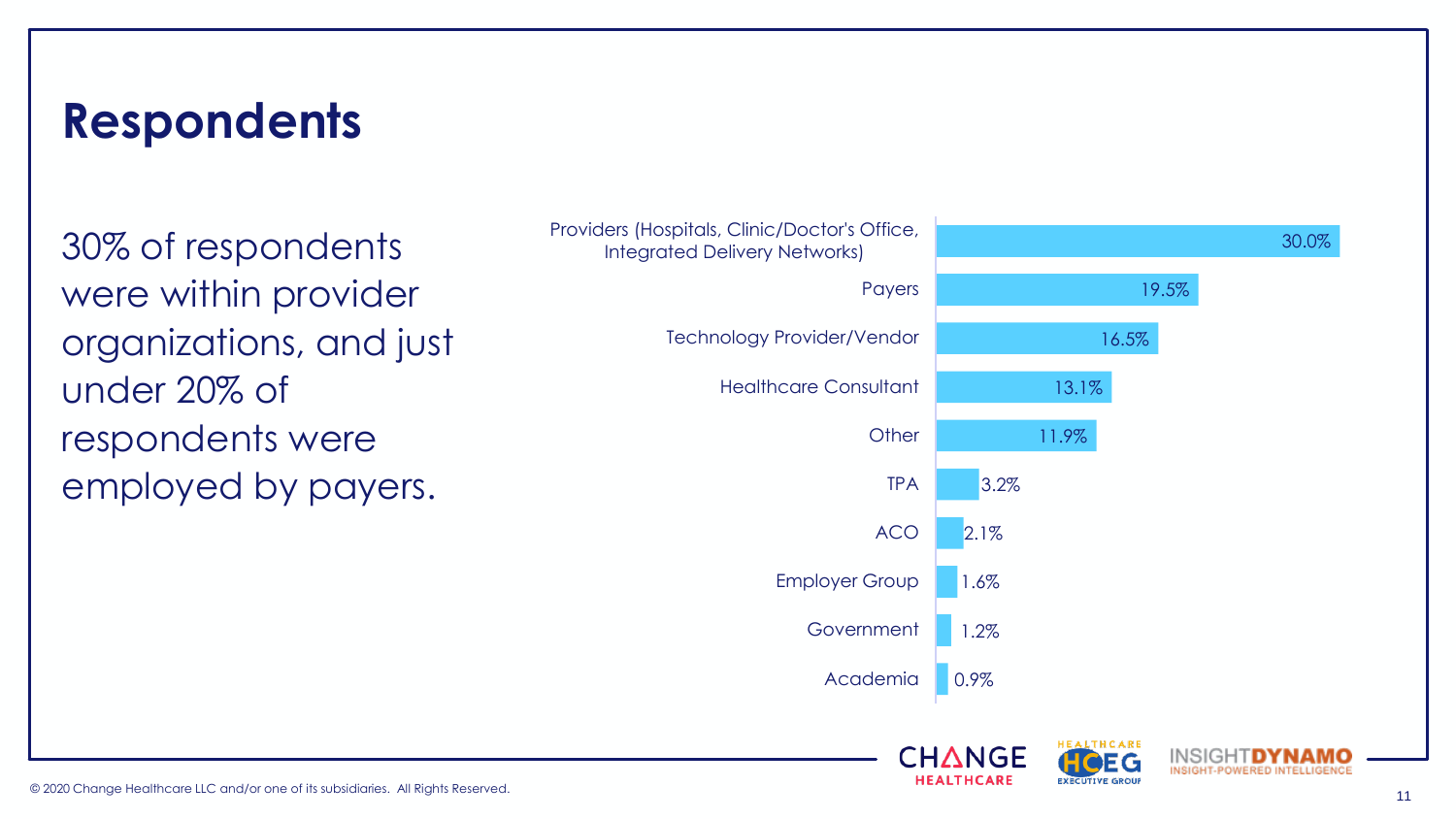# **Consumer-Centricity Continuum**

In order to understand the current state of consumer-centric efforts across the healthcare industry, respondents were asked to indicate their firms' current consumer-centric status.

#### 00

*Integrating with our members' primary care provider to present a unified service to the consumer/patient is an important focus for us in 2020. - Payer*

#### **Nascent Consumer-Centric Strategy** Firms in this quadrant have begun to target single-point consumer-centric strategies, but do not have a unified strategy across their organizations. **No Consumer-Centric Strategy** Firms in this quadrant are not currently working on any consumer-centric strategies. **Full Consumer-Centric Strategy** Firms in this quadrant have fully implemented tools and technologies to achieve consumer-centric outcomes, and have effectively measured improvements related to these efforts. **Intermediate Consumer-Centric Strategy** Firms in this quadrant have a consumercentric philosophy and are actively investing in tools and technologies, but have not yet measured company-wide impact or benefits.

CHANGE

**EXECUTIVE GROUP** 



DD

INSIGHTDYNA INSIGHT-POWERED INTELLIGENCE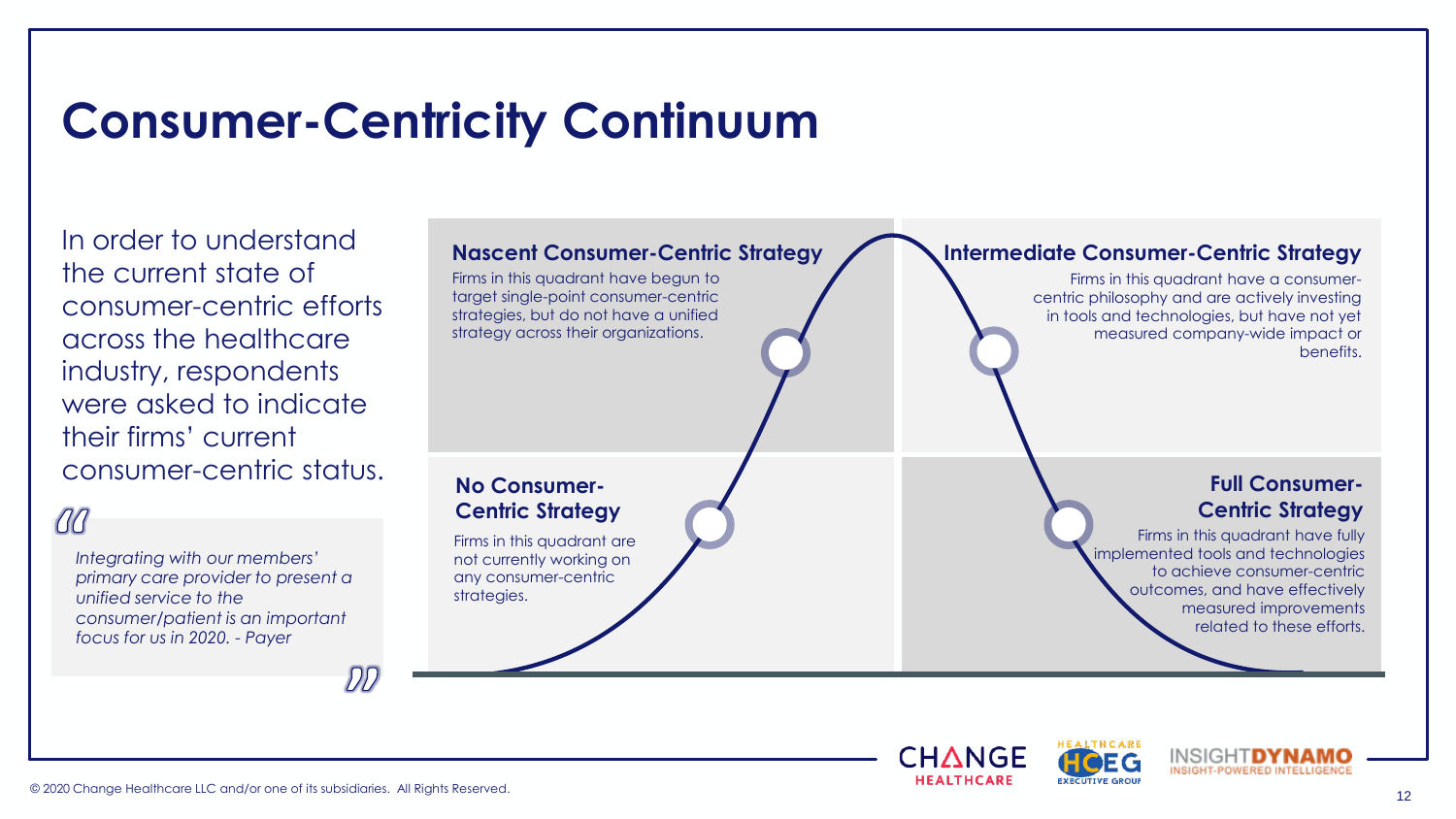### **Consumer-Centricity Among Payers**

100% of payer firms have some formal consumer-centric strategy. Payer C-Suite respondents indicated that just over 70% of their firms were either working on nascent or intermediate consumer-centric strategies, with 24% having full consumer-centric strategies.

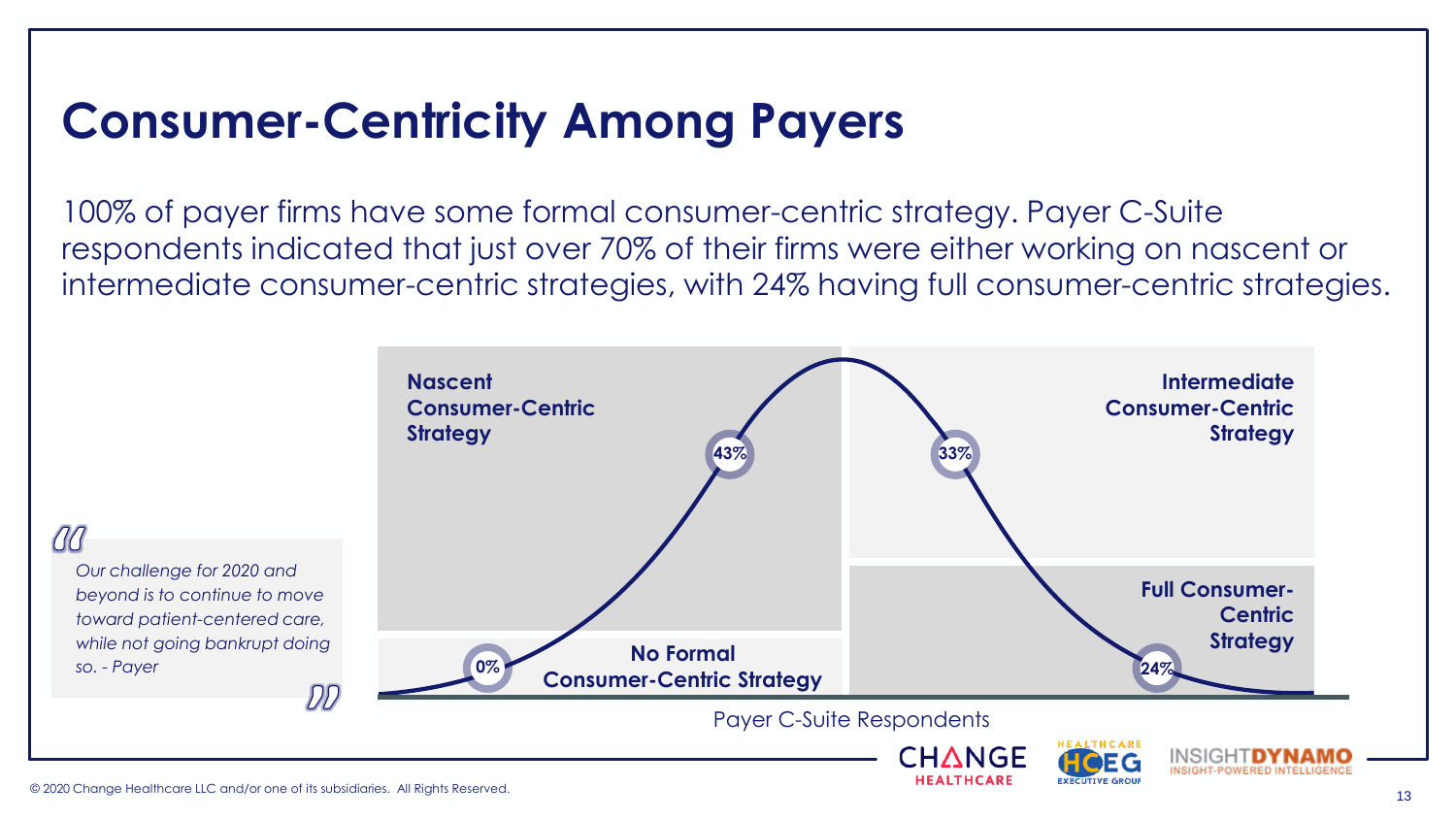### **Consumer-Centricity Among Providers**

14% of providers have no formal consumer-centric strategy. Provider C-Suite respondents indicated that nearly 70% of their firms were either working on nascent or intermediate consumer-centric strategies, with 18% having full consumer-centric strategies.

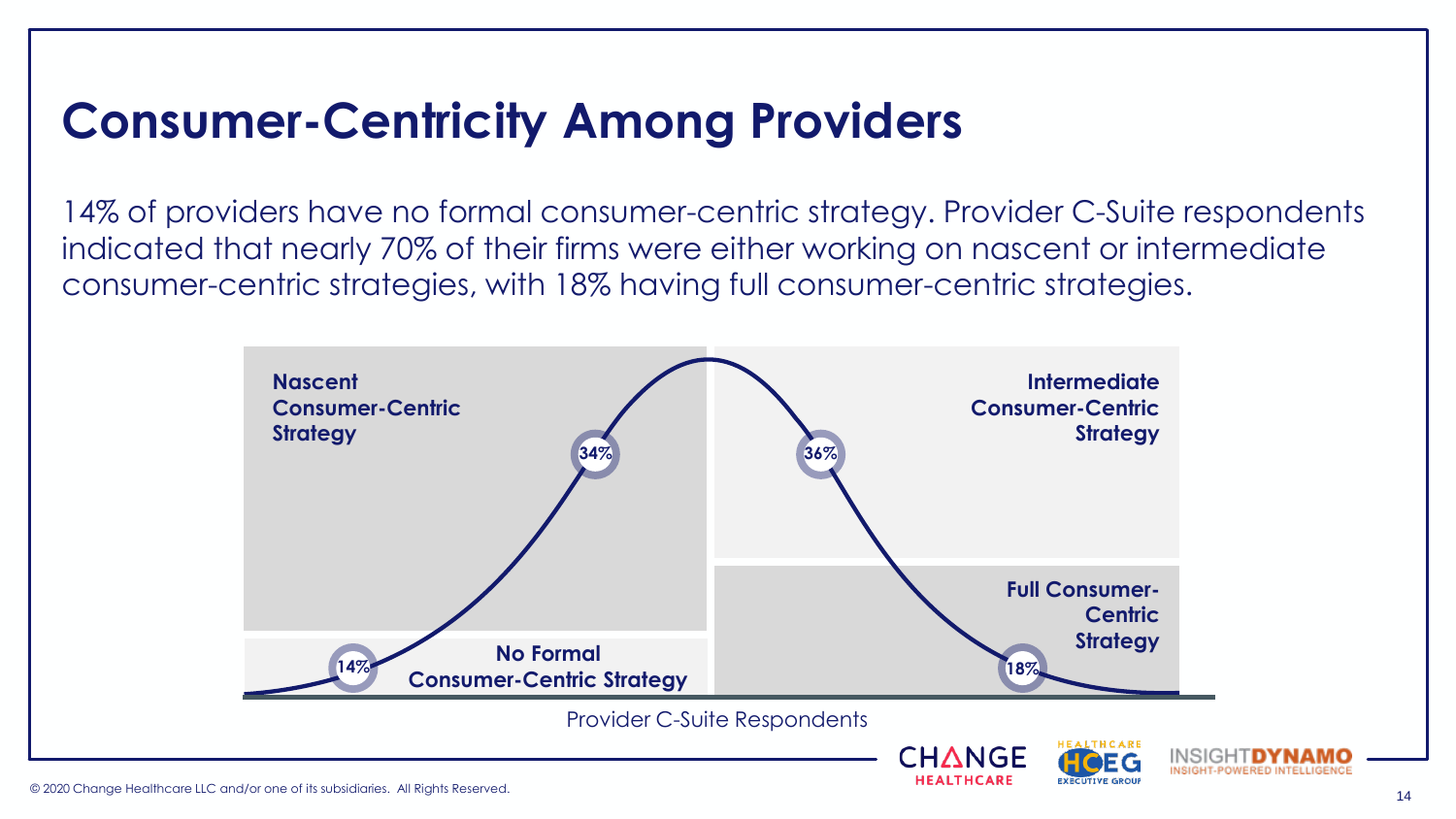#### **Consumer-Centricity**

#### Provider C-Suite respondents are significantly more likely to say they have *No Consumer-Centric Strategy* than are payer C-Suite respondents.



INSIGHTDYN

INSIGHT-POWERED INTELLIGENCE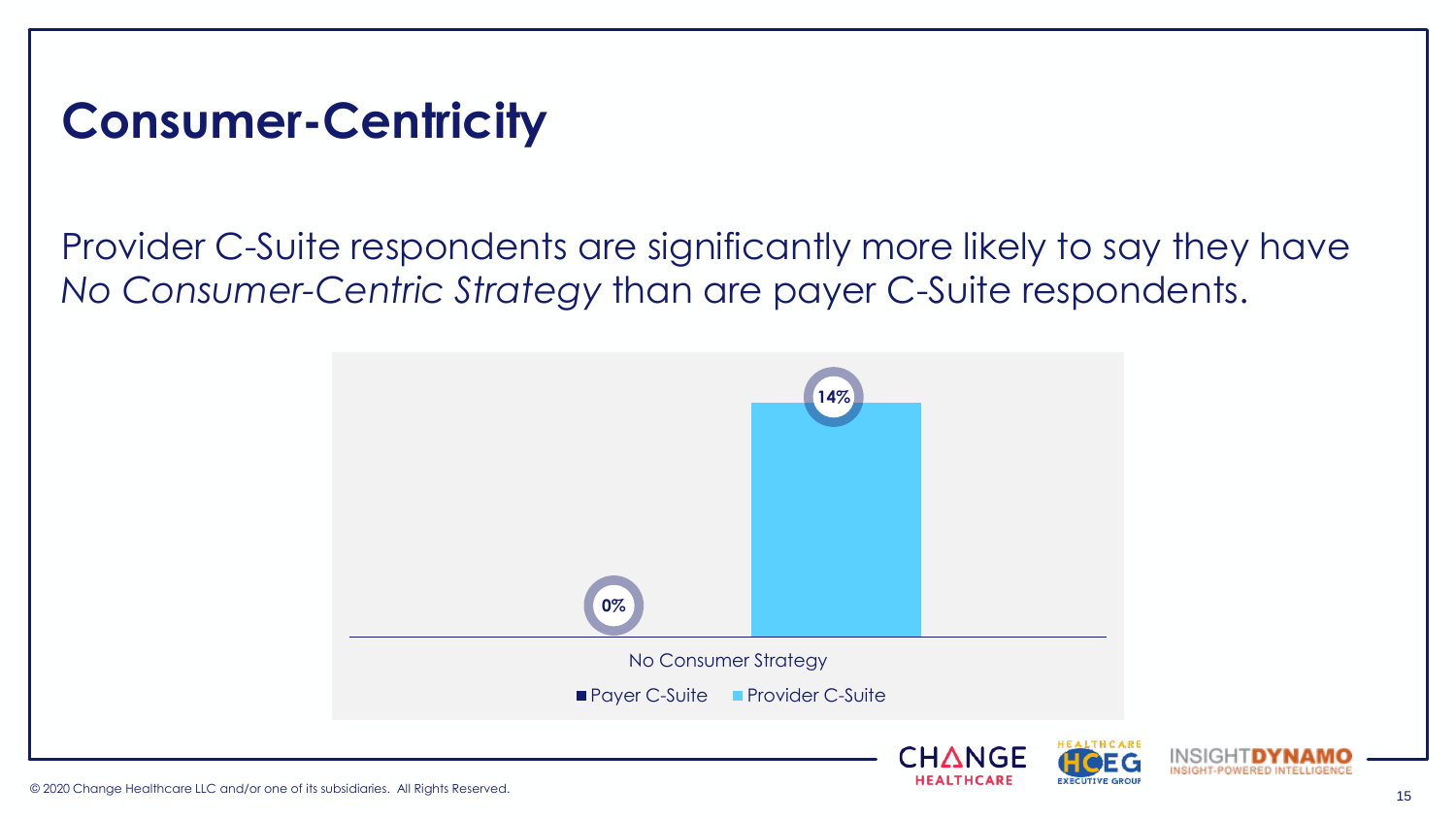# **Social Determinants of Health (SDOH)**

Providers are significantly more likely to capture *Other Controlled Substance Usage* and more likely to capture *Tobacco Usage, Alcohol Usage,* and *Language Barriers.* Payers are significantly more likely to capture *Income*. Payers are directionally more likely to capture *Housing, Health Literacy, Education, and Food Insecurity*.

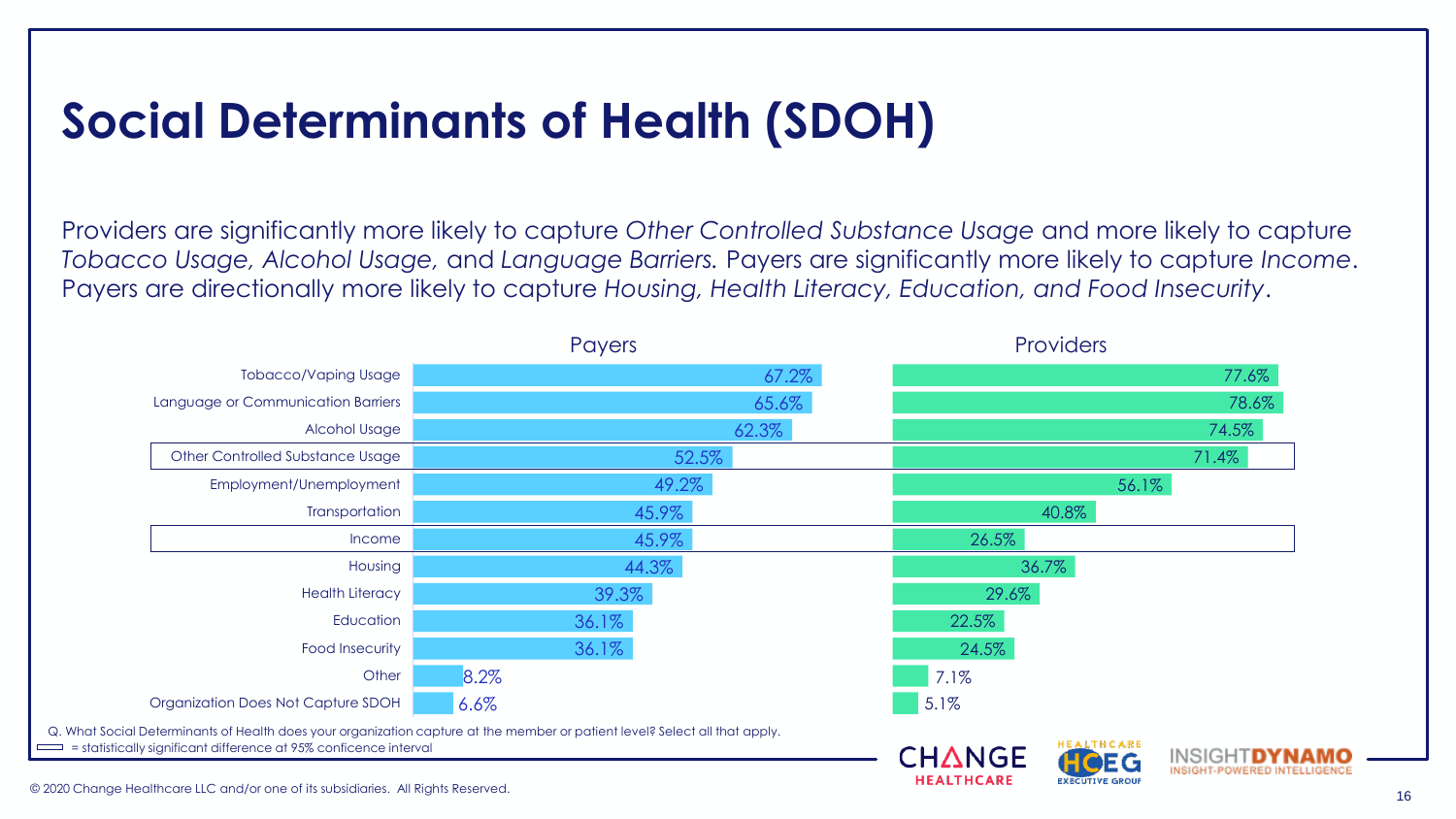#### **Social Determinants of Health**

Asked for the first time in the 2020 Pulse Survey, 30% said they are providing some level of direct support to members and patients based on SDOH. More organizations are *Coordinating with Community-Based Organizations and Resources* in 2020 than in previous years.

Our Organization Is Not Currently Integrating Social Determinants Training Providers to Capture Social Determinants During Patient Encounters Incorporating Social Determinants into Clinical Workflows Combining Medical Data With Other Sources (Financial, Cencus, Geographical, etc.) Deploying Software/Data/Services to Identify At-Risk Members/Patients Using Point-of-Care Checklists to Identify Potential Social Determinants of Health Offering Social Determinants With Health-Risk Assessments Coordinating With Community-Based Organizations and Resouces Providing Support Services (Financial, Transportation, Housing, Employment)



CHANGE

Q. What Social Determinants of Health does your organization capture at the member or patient level? Select all that apply. = statistically significant difference at 95% conficence interval

INSIGHT D

**EXECUTIVE GROUP** 

INSIGHT-POWERED INTELLIGENCE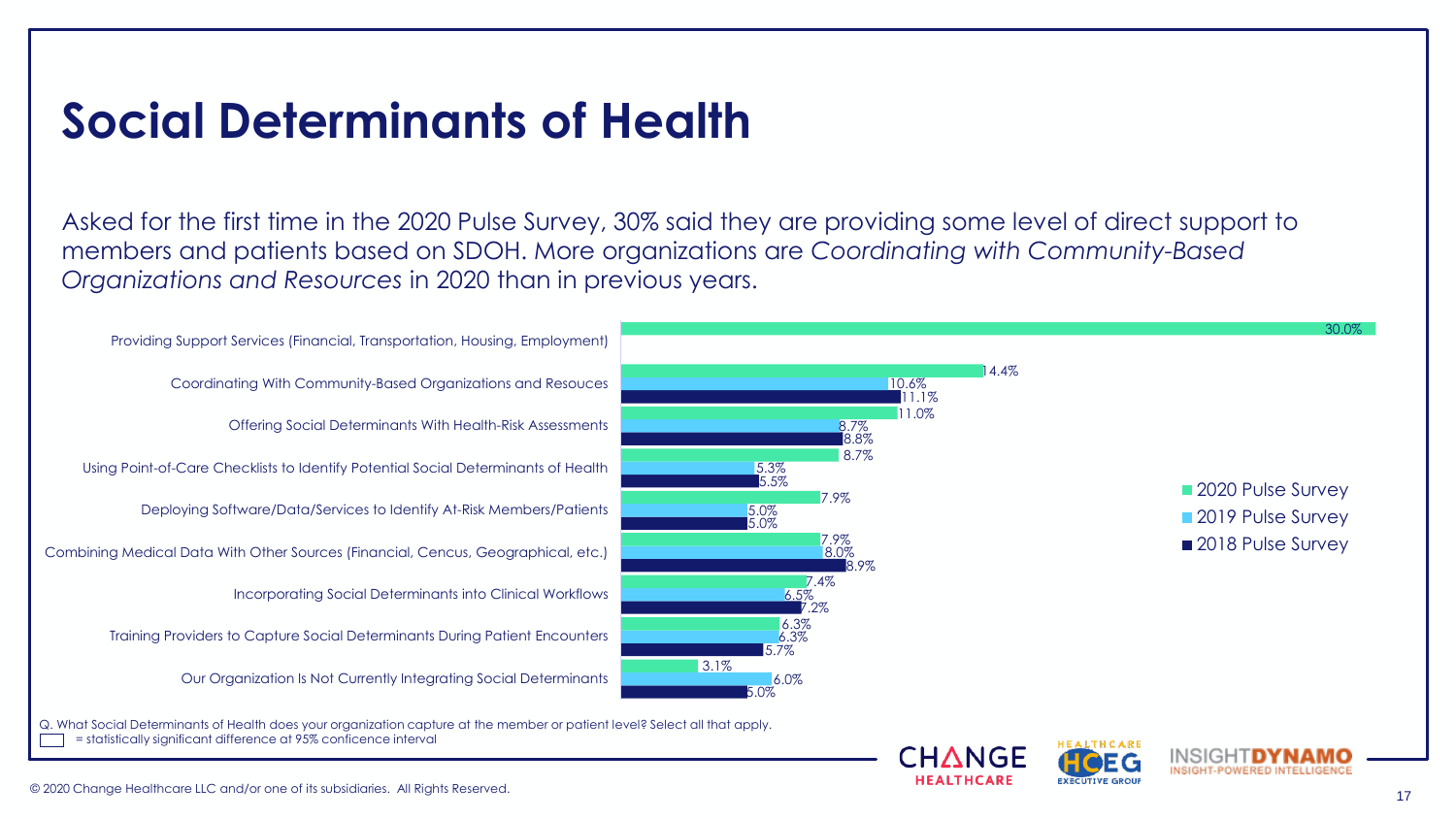#### **Consumerism**

As the healthcare industry adopts consumer-centric strategies, we sought to better understand how the industry could support consumers on two key metrics:



Who is best positioned to provide cost and quality data to consumers?



Who is best positioned to engage consumers and support them on their healthcare journey?

Q. Who is best positioned to provide healthcare cost and quality data to consumers?

Q. Who is best positioned to engage the healthcare consumer to support them on their healthcare journey and nudge them into more healthy behaviors?

 $\sqrt{\ }$  = Statistically significant difference at 95% confidence interval





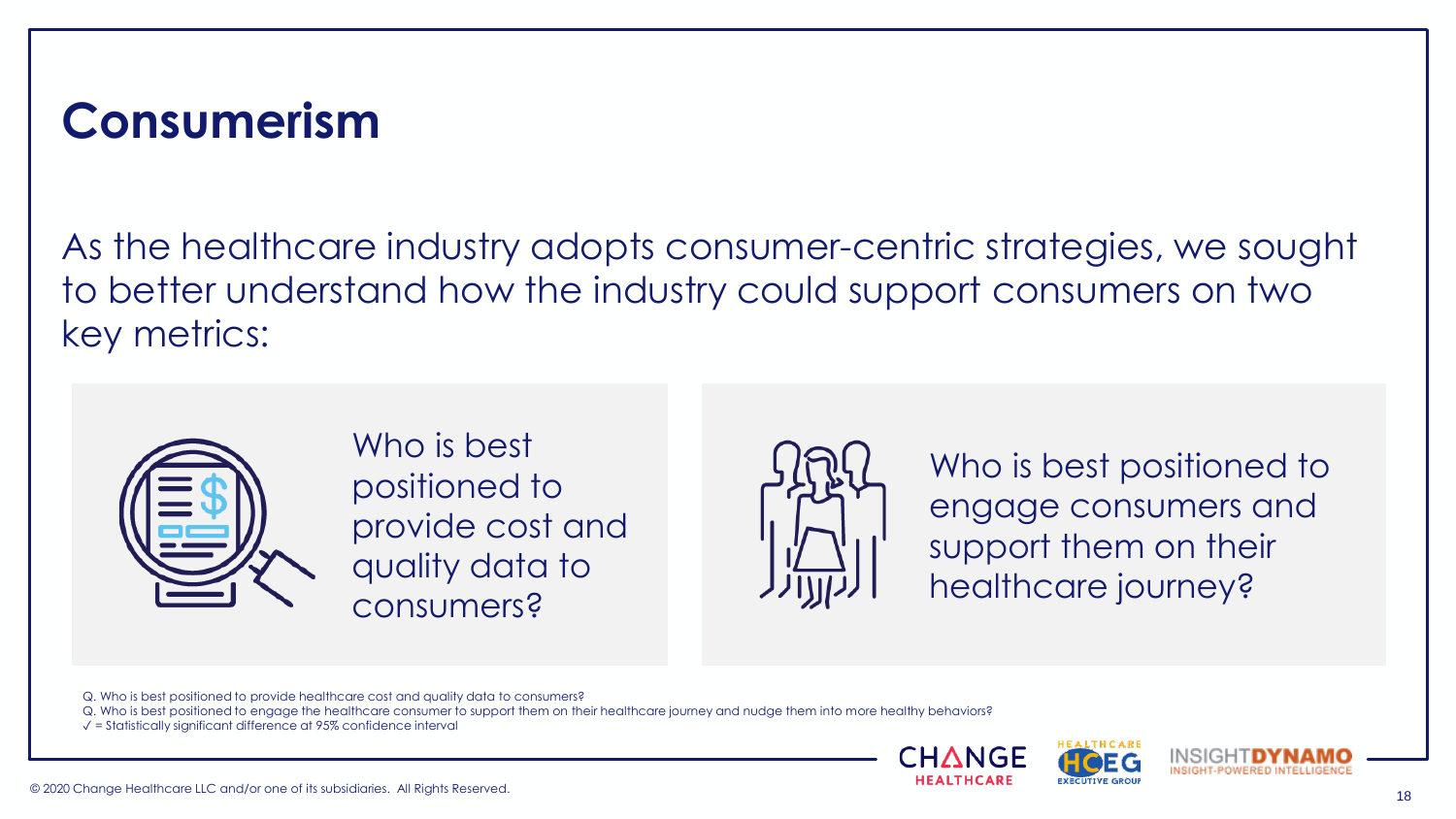#### **Consumerism: All Respondent View**

Overall, total respondents give payers the edge in being best positioned to provide cost and quality data to consumers. All respondents, however, favor providers nearly 3 to 1 in who is best positioned to support the consumer on their healthcare journey.



#### All Respondents

**EXECUTIVE GROU**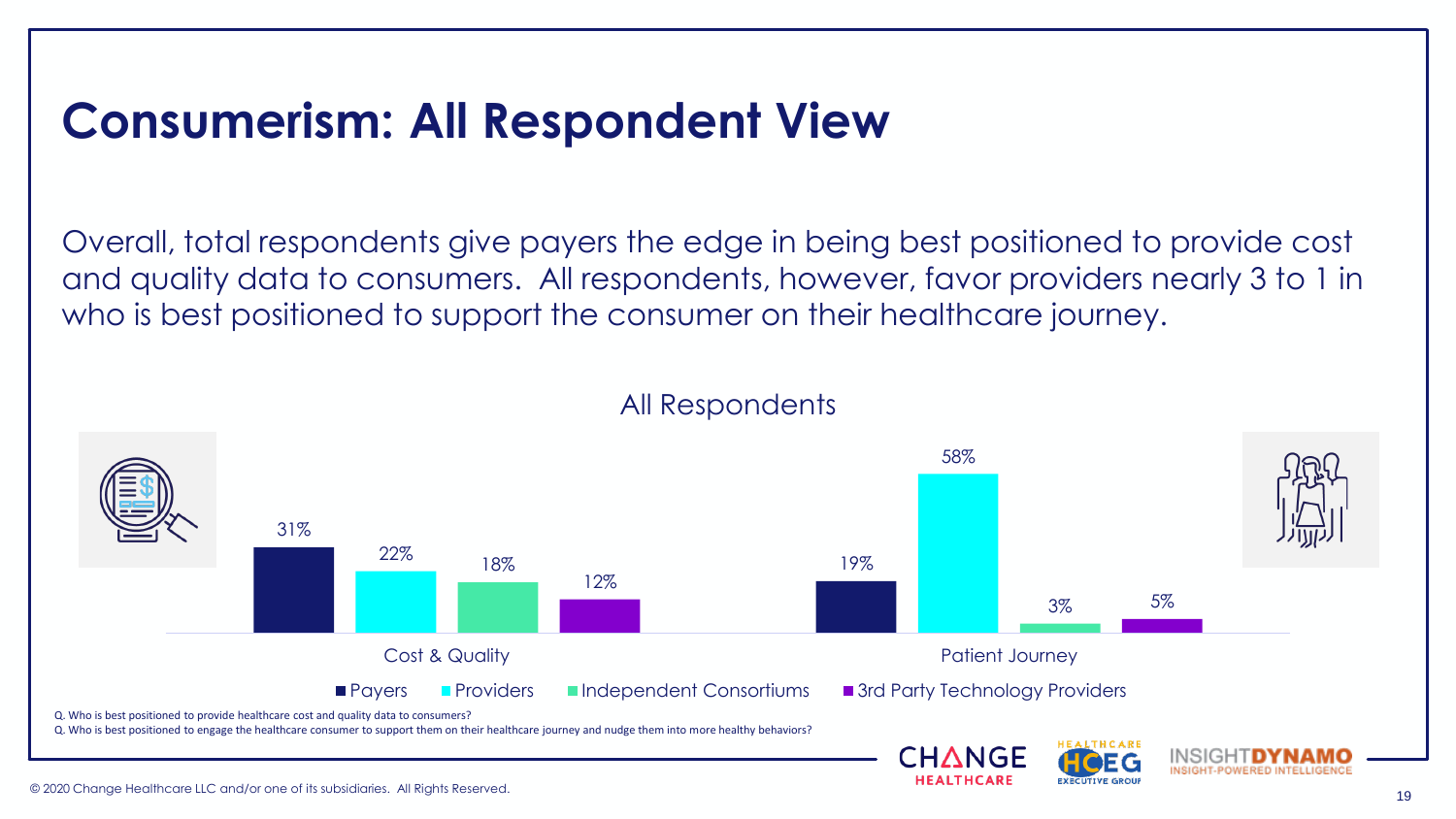#### **Consumerism: Payers vs. Providers**

Payers very clearly believe they are best positioned to provide cost and quality data to consumers, whereas providers favor themselves. As for who is best positioned to support the consumer on their healthcare journey: Both providers and payers agree that the provider is best positioned.



CHANGE

Q. Who is best positioned to provide healthcare cost and quality data to consumers?

Q. Who is best positioned to engage the healthcare consumer to support them on their healthcare journey and nudge them into more healthy behaviors?

= statistically significant difference at 95% conficence interval

INSIGHT **D** 

**EXECUTIVE GROUP** 

INSIGHT-POWERED INTELLIGENCE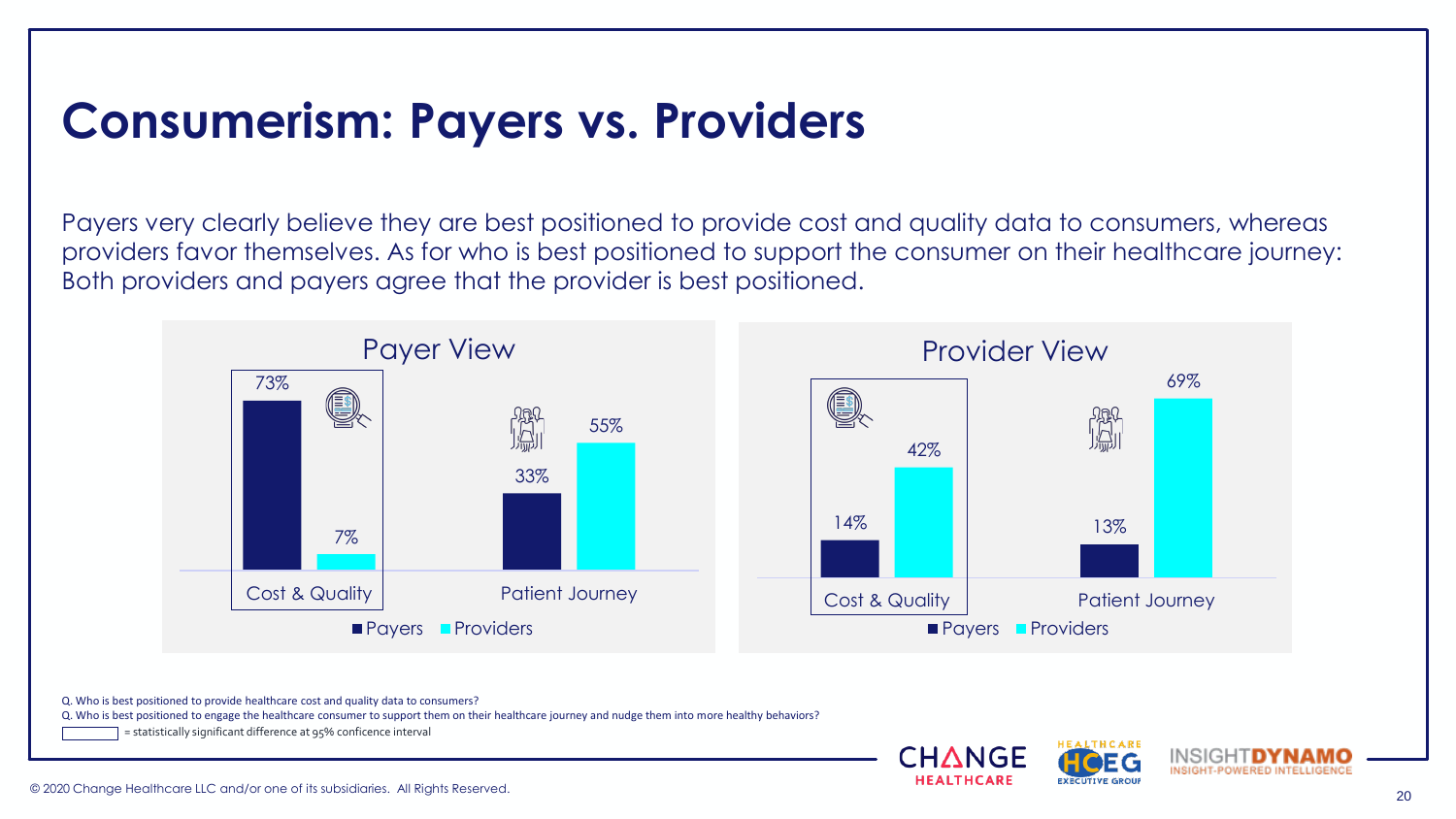#### **Consumerism: Information Provided to Consumers**

Payers are significantly more likely to provide *Government-Driven Ratings* to consumers, while providers are significantly more likely to provide *Consumer Reviews*.

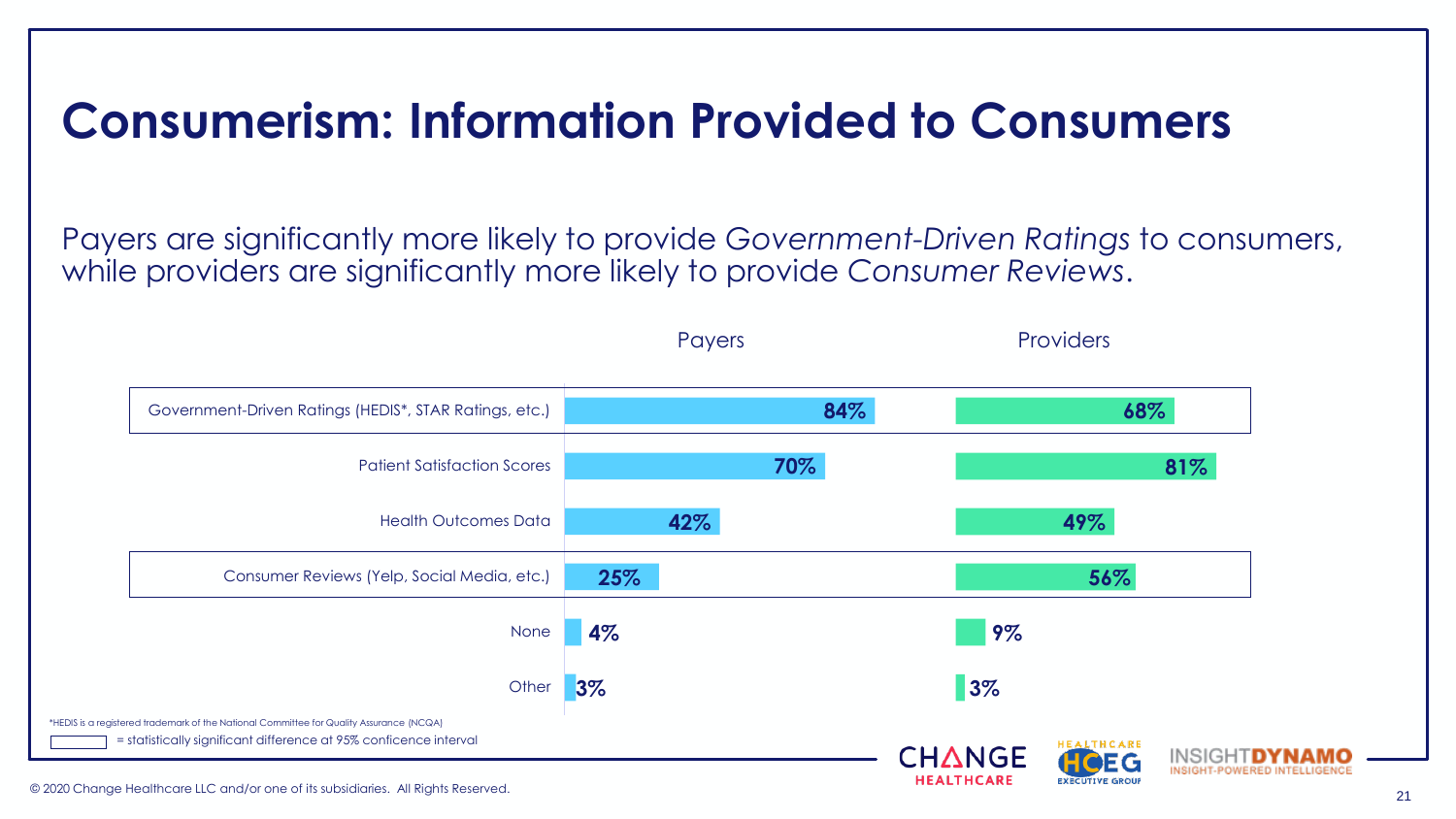# **Consumerism: Financial/Billing Improvements**

Respondents were asked to rank a series of potential financial or billing improvements based on their potential to positively impact consumer satisfaction.

- Clear Identification of In-Network vs. Out-of-Network Providers
- Consolidated Billing From Multiple Providers
- Elimination of Surprise Billing
- Online Payment Capabilities
- Plain-Language EOBs and Simplified Invoicing
- Real-Time Point-of-Service Billing
- Simplified Benefit Explanations/Navigation
- Simplified/Flexible Payment Options

*The higher a respondent ranked an improvement, the more likely it would positively impact consumer satisfaction.*



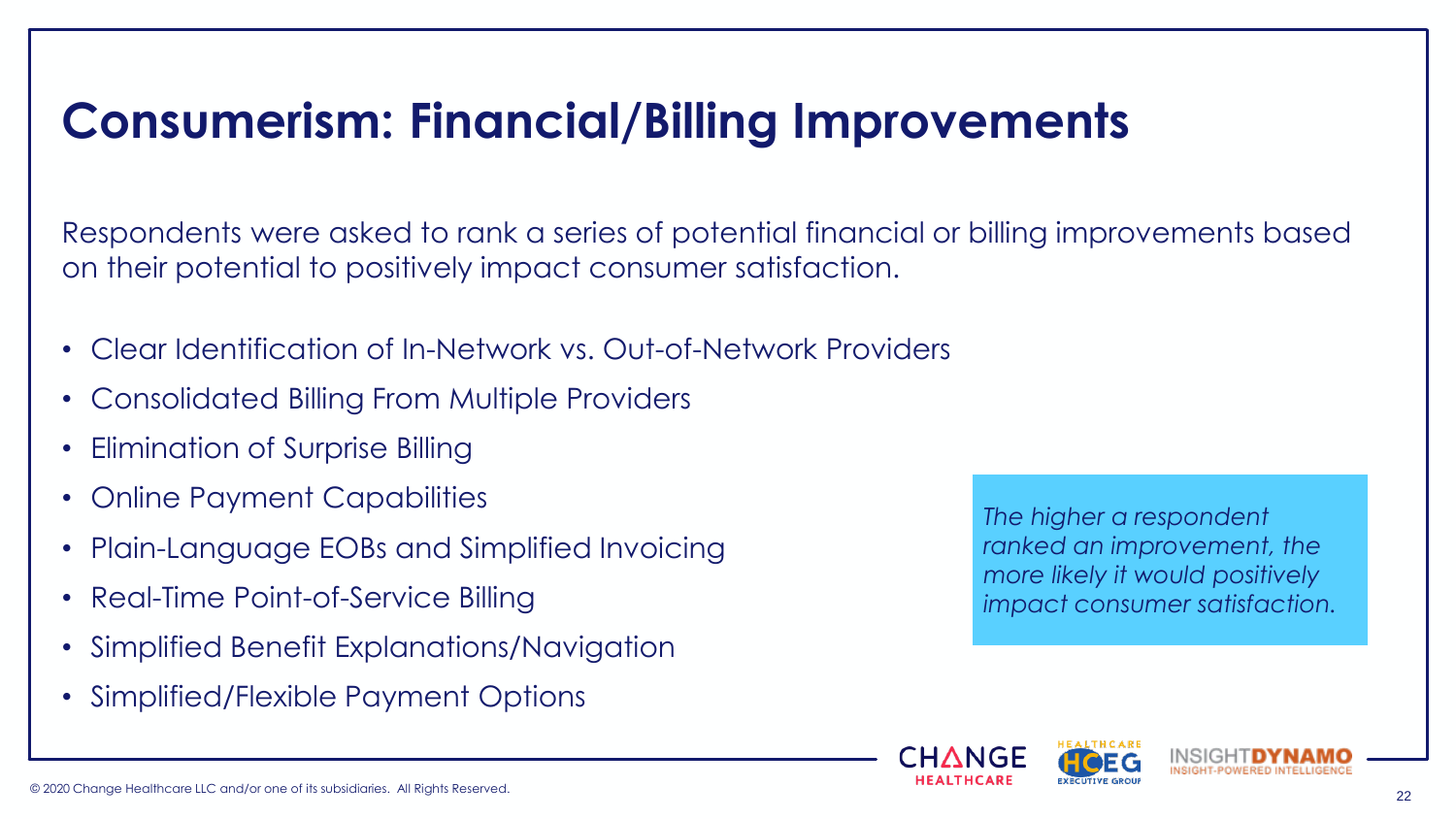# **Consumerism: Financial/Billing Improvements**

All respondent types ranked *Plain-Language EOBs* and *Simplified Benefit Explanations* as the top 2 financial/billing improvements to drive consumer satisfaction. Payers placed greater importance on *Elimination of Surprise Billing* and providers placed greater importance on *Identification of In-Network vs. Out-of-Network Providers.*

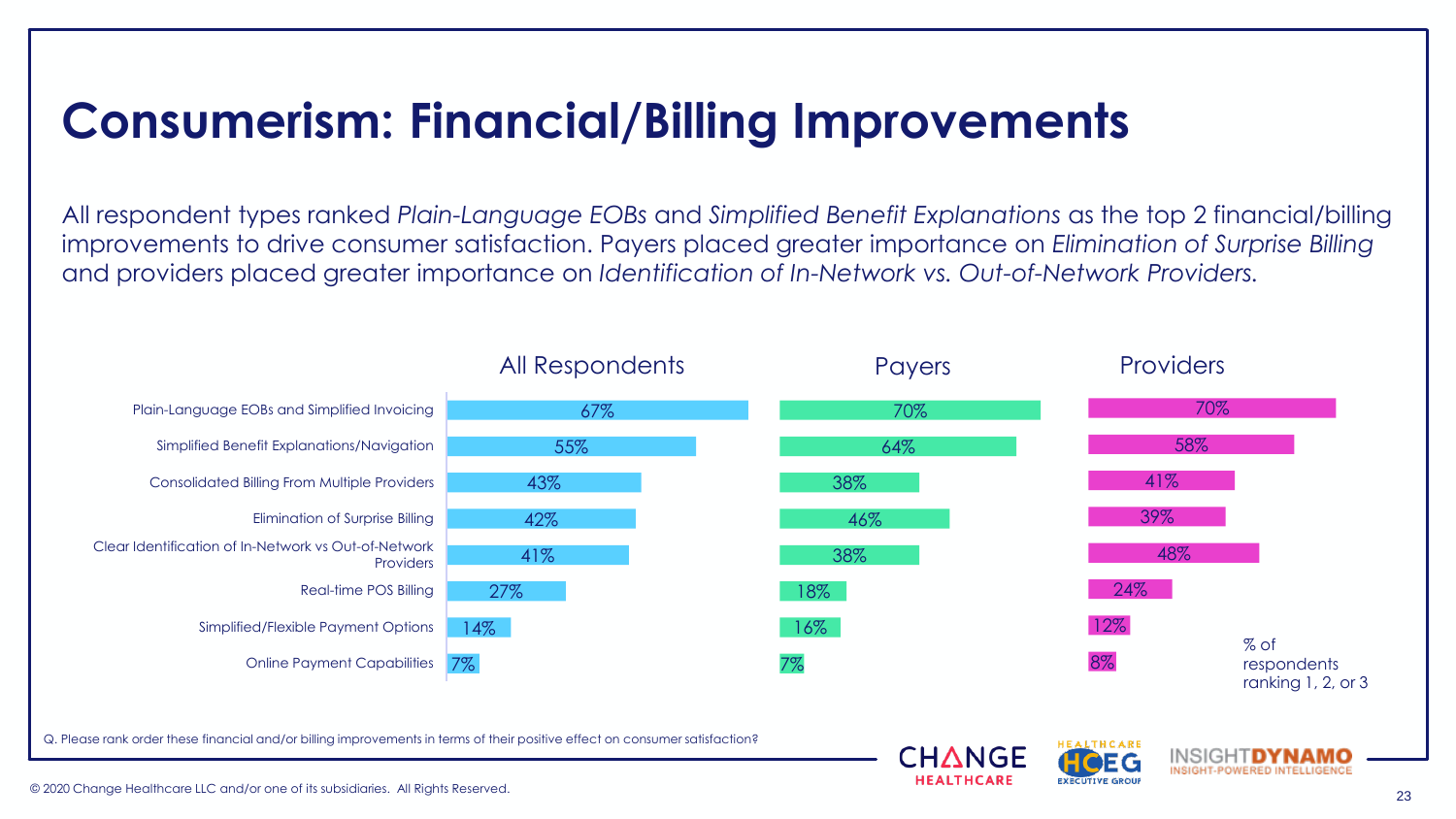### **Consumerism: Financial/Billing Improvements**

Respondents were asked to rank order a series of potential non-medical or non-clinical improvements based on their potential to positively impact consumer satisfaction

- Ability for Patients to Capture Physician Encounters via Audio or Video
- Consumer Access to EHR and Provider Notes
- Medical Information in Layman's Terms
- Non-Clinical Services (Transportation, Nutrition, Housing Assistance, etc.)
- Online Appointment Scheduling
- Simplified Prescription Information
- Telehealth or Other Remote-Access Options

The higher a respondent ranked an improvement, the more likely it would positively impact consumer satisfaction.



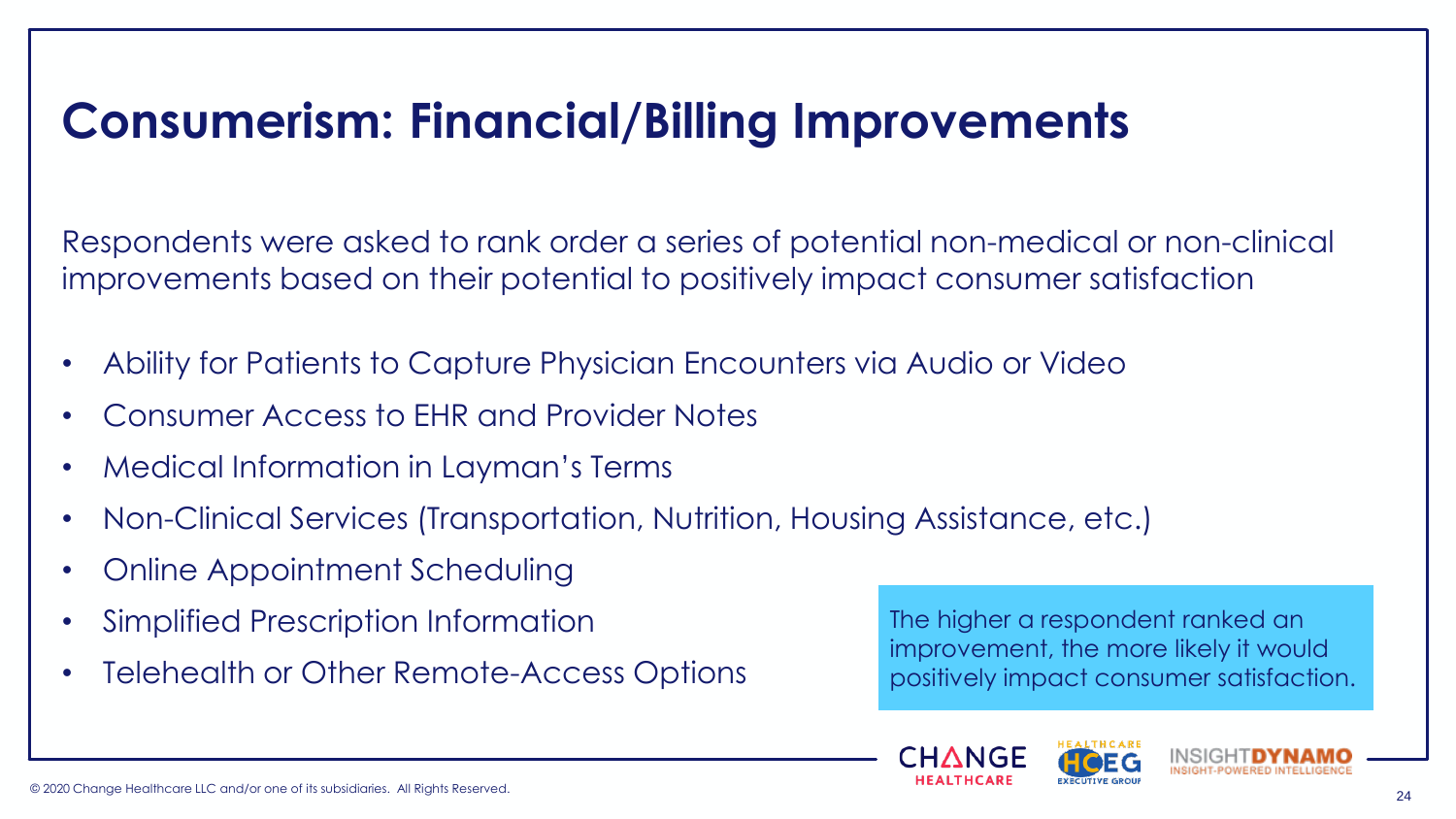#### **Consumerism: Non-Clinical Improvements**

All respondent types ranked the same top 5 non-clinical improvements to drive consumer satisfaction*.* 24% of providers believe *Ability to Capture Physician Encounters* will positively drive consumer satisfaction.

#### $(1)$

CHANGE

*[We're] developing value-based programs via contracting structures that include optimized provider networks, tiering, and increases in telehealth initiatives. - Payer*

> INSIGHT**DYNA** INSIGHT-POWERED INTELLIGENCE



✓

Q. Please rank order these operational, non-clinical improvements in terms of their positive effect on consumer satisfaction?

DD)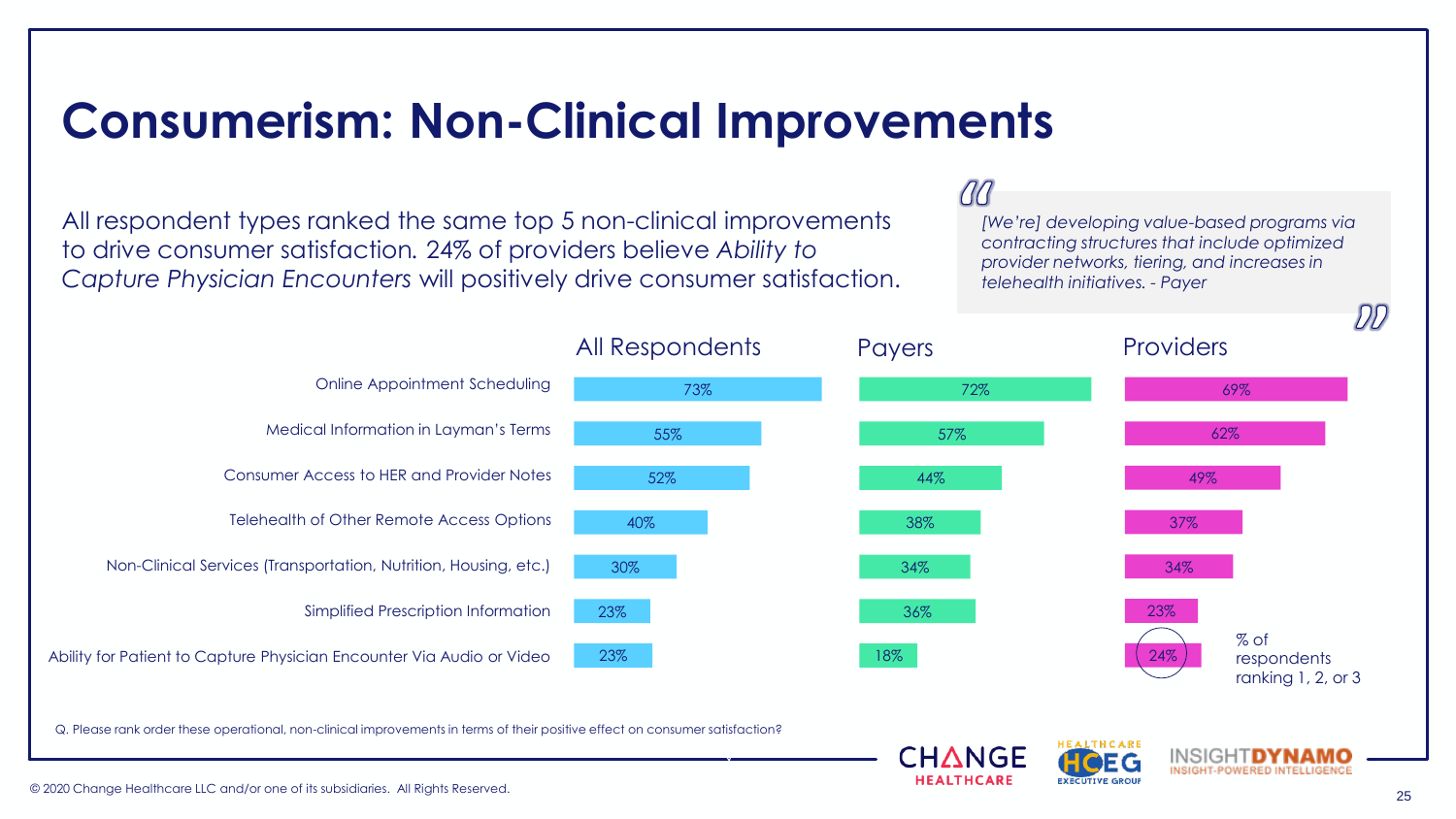# **Value-Based Care Continuum**

In order to understand the current state of value-based care across the healthcare industry, respondents were asked to indicate their firms' current value-based status.



Q. Below is one way to illustrate the continuum of consumer-centric healthcare. Please select the option that best represents your organization's current offering?







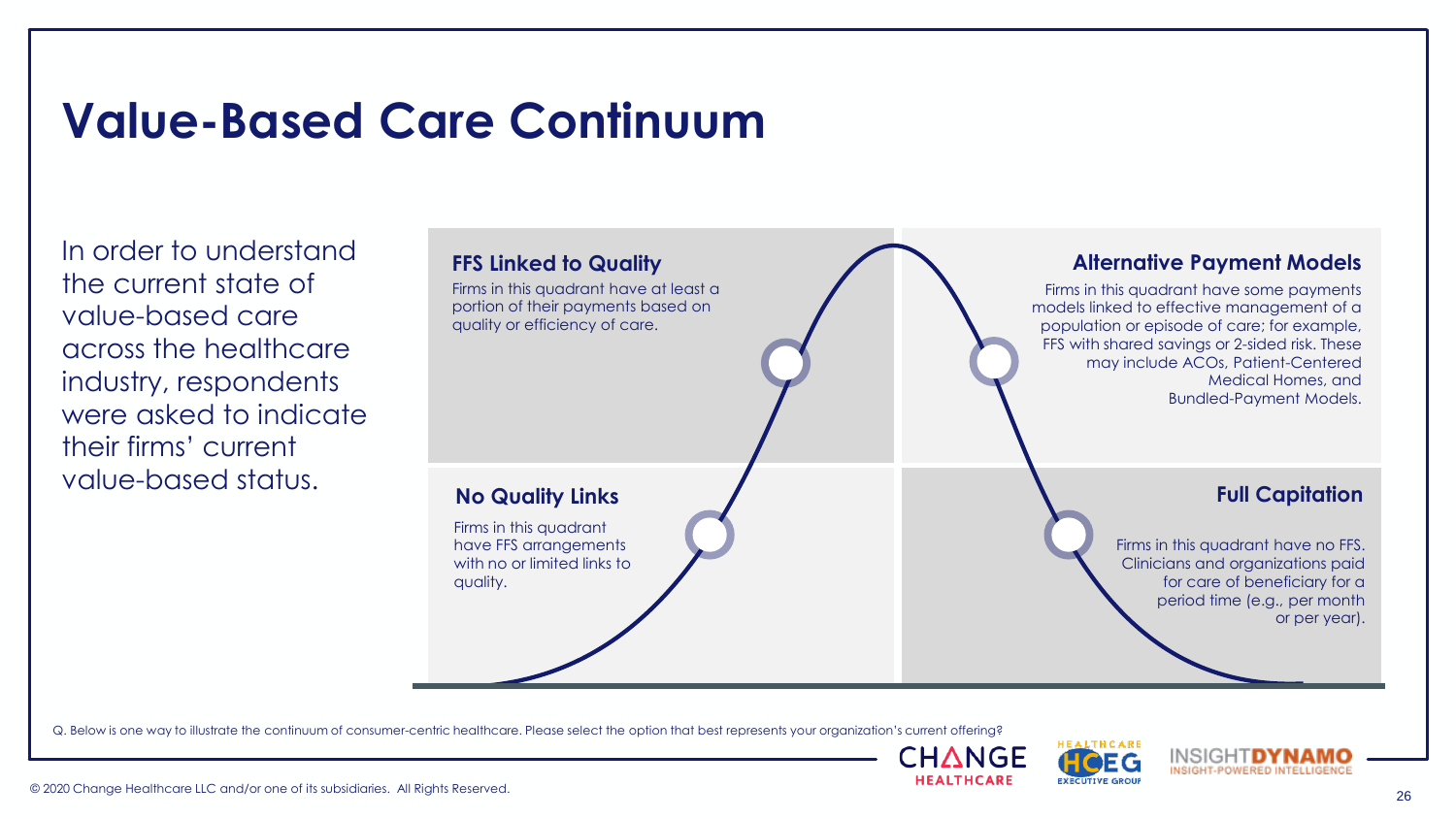#### **Consumer-Centricity Among Payers**

Nearly 2/3 of payer respondents indicated their firms were in the *Alternative Payment Model* quadrant, with 9% offering *Full Capitation*. Only 4% of payers have *No Quality Links*.

#### aa

*As a payer, [we're] trying to get closer to the end of the healthcare value chain: members and patients. [We're] trying to disrupt ourselves from the traditional health insurance carrier role. - Payer* DF

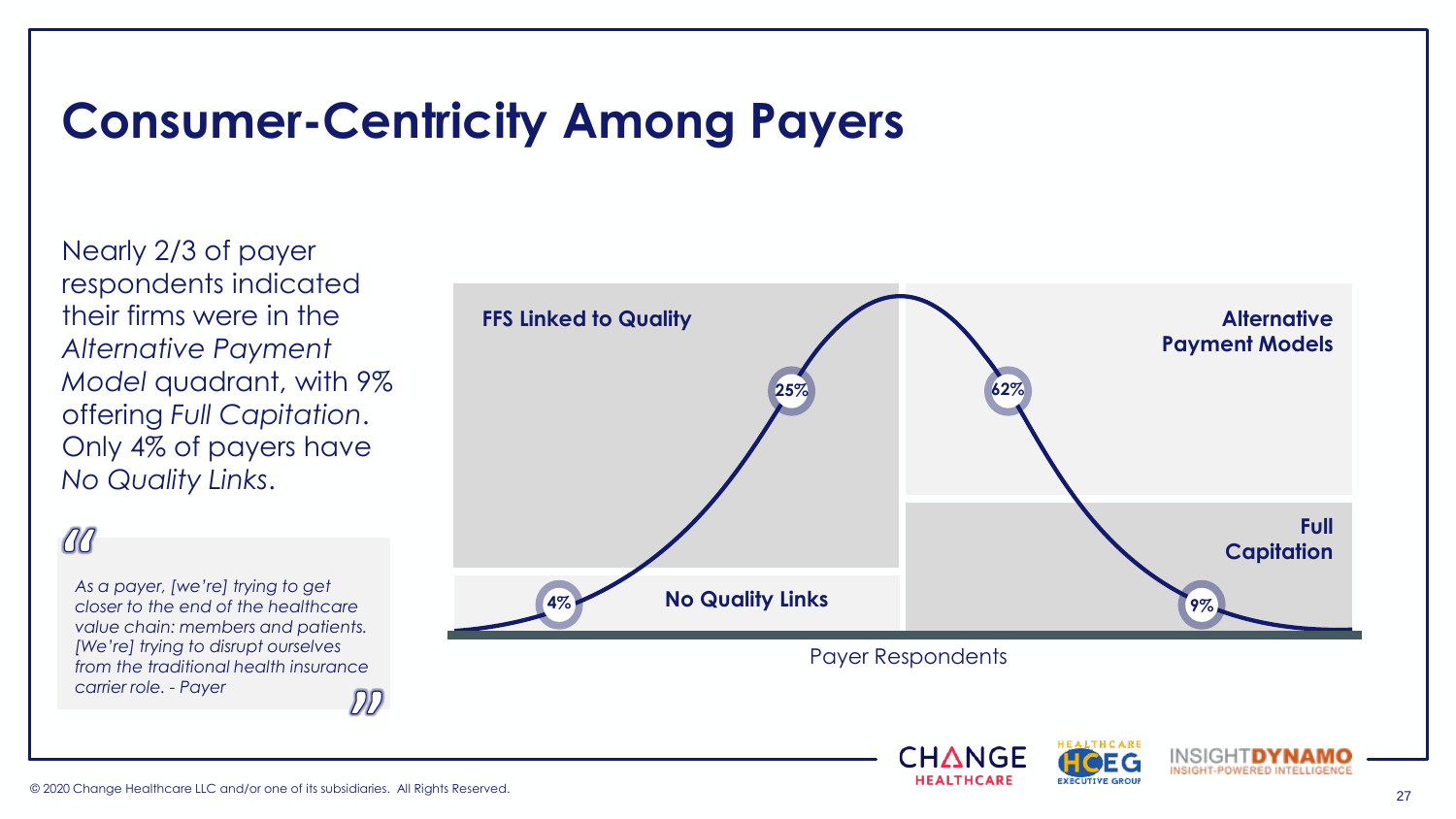#### **Value-Based Care Among Providers**

13% of providers are operating with *No Quality Links*. An equal percentage (43%) are operating in *FFS Linked to Quality* and *Alternative Payment Models*. Only 2% of providers have *Full Capitation*.

#### 00

*models, where value equates to cost, and developing models that rely heavily on value measures for increased compensation. [Use a] carrot not [a] stick.- Provider*

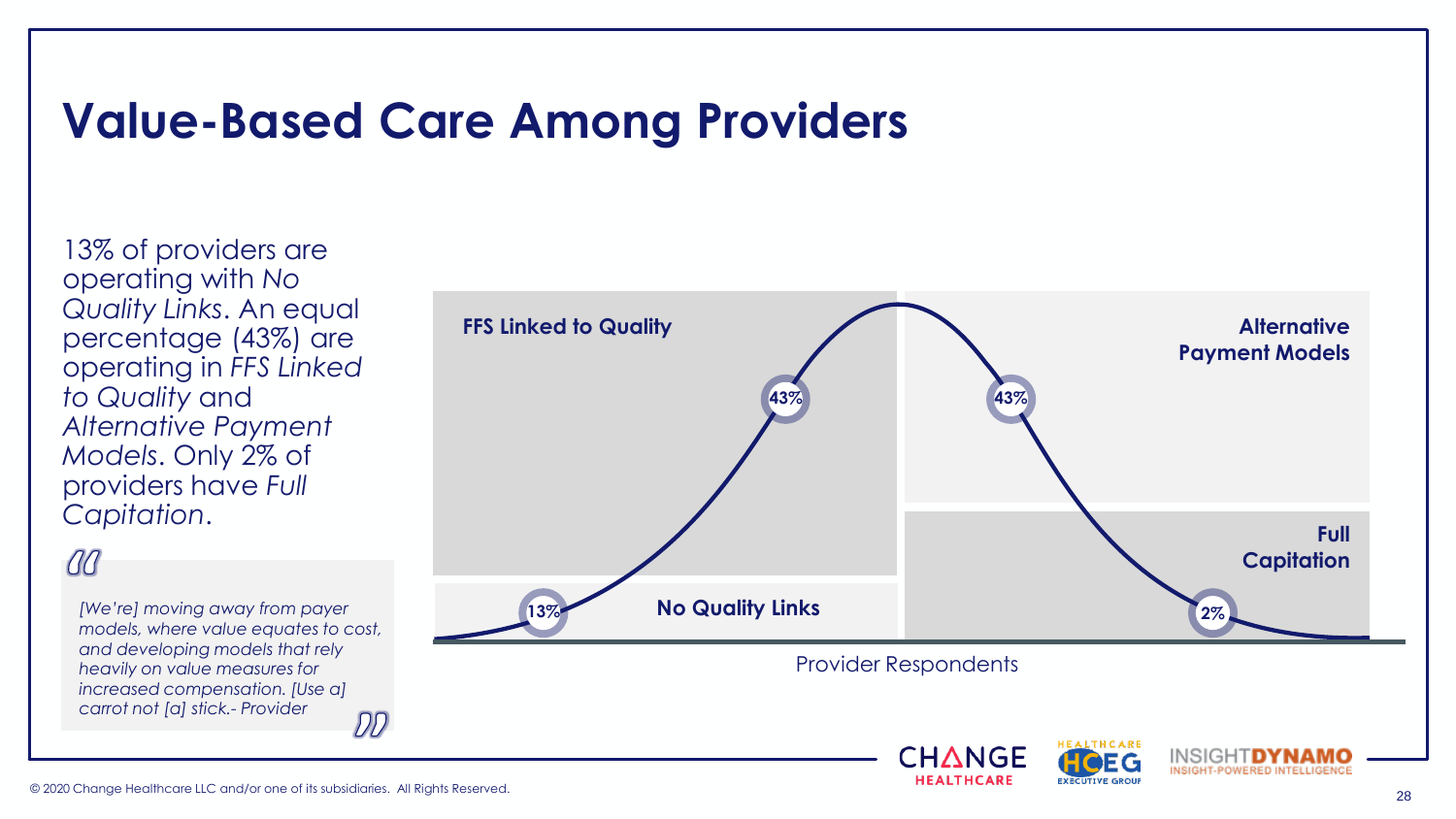#### **Value-Based Care: Payers vs. Providers**

Providers are significantly more likely to have *No Quality Links*  or *FFS Linked to Quality* models. Payers are significantly more likely to have *Alternative Payments* or *Full Capitation* models.



Q. Below is one way to illustrate the continuum of value-based care. Please select the option that best represents your organization's current offering? Figures may not sum to 100% due to rounding



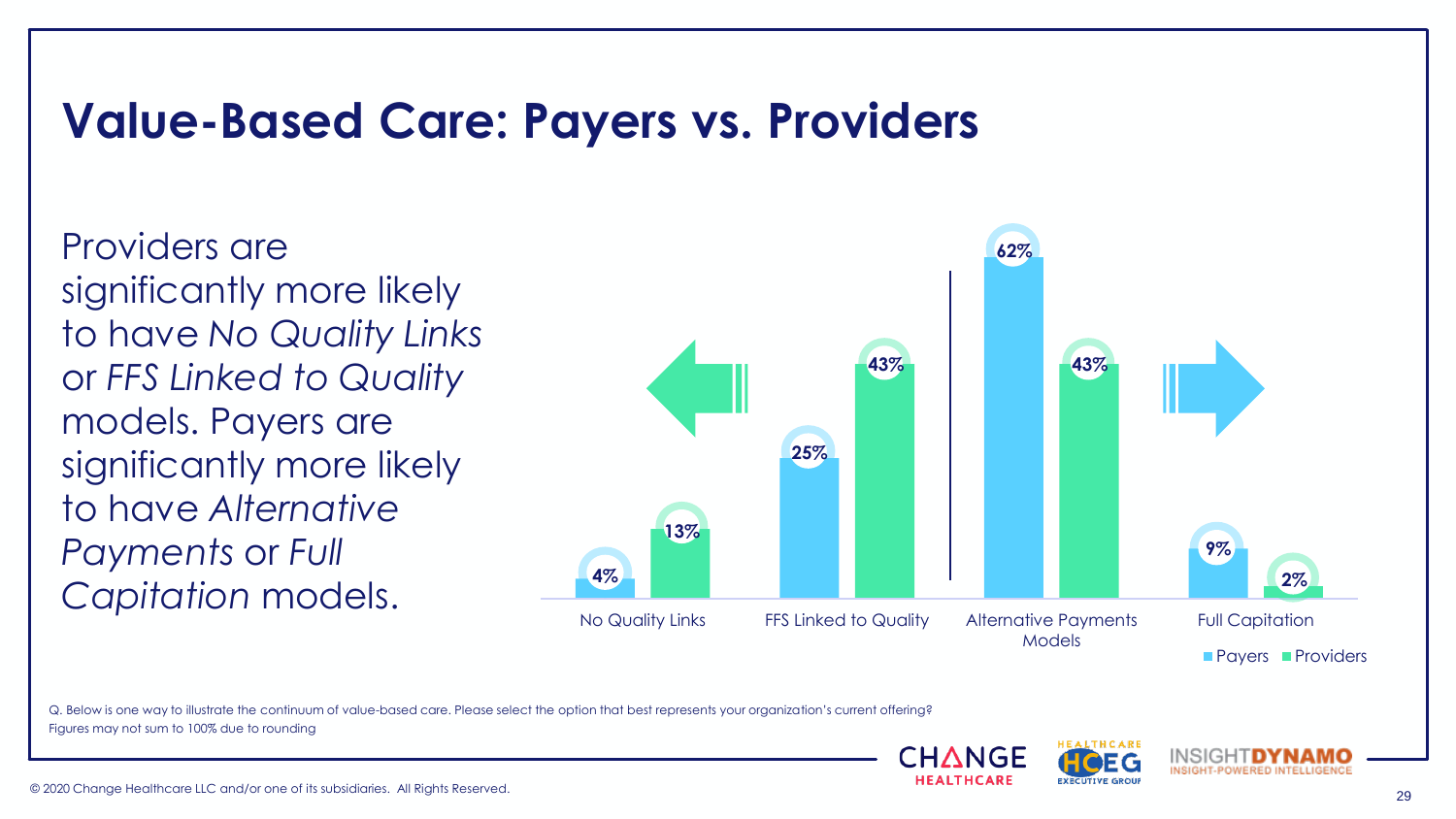#### **Value-Based Care: C-Suite Differences**

C-Suite respondents show an even greater skew. Payer C-Suite respondents say that nearly 90% of their firms are have migrated to *Alternative Payments Models* or *Full Capitation.*



:HANGE

**EXECUTIVE GROUP** 

Q. Below is one way to illustrate the continuum of value-based care. Please select the option that best represents your organization's current offering?



Note: Figures may not sum to

INSIGHTDYN

INSIGHT-POWERED INTELLIGENCE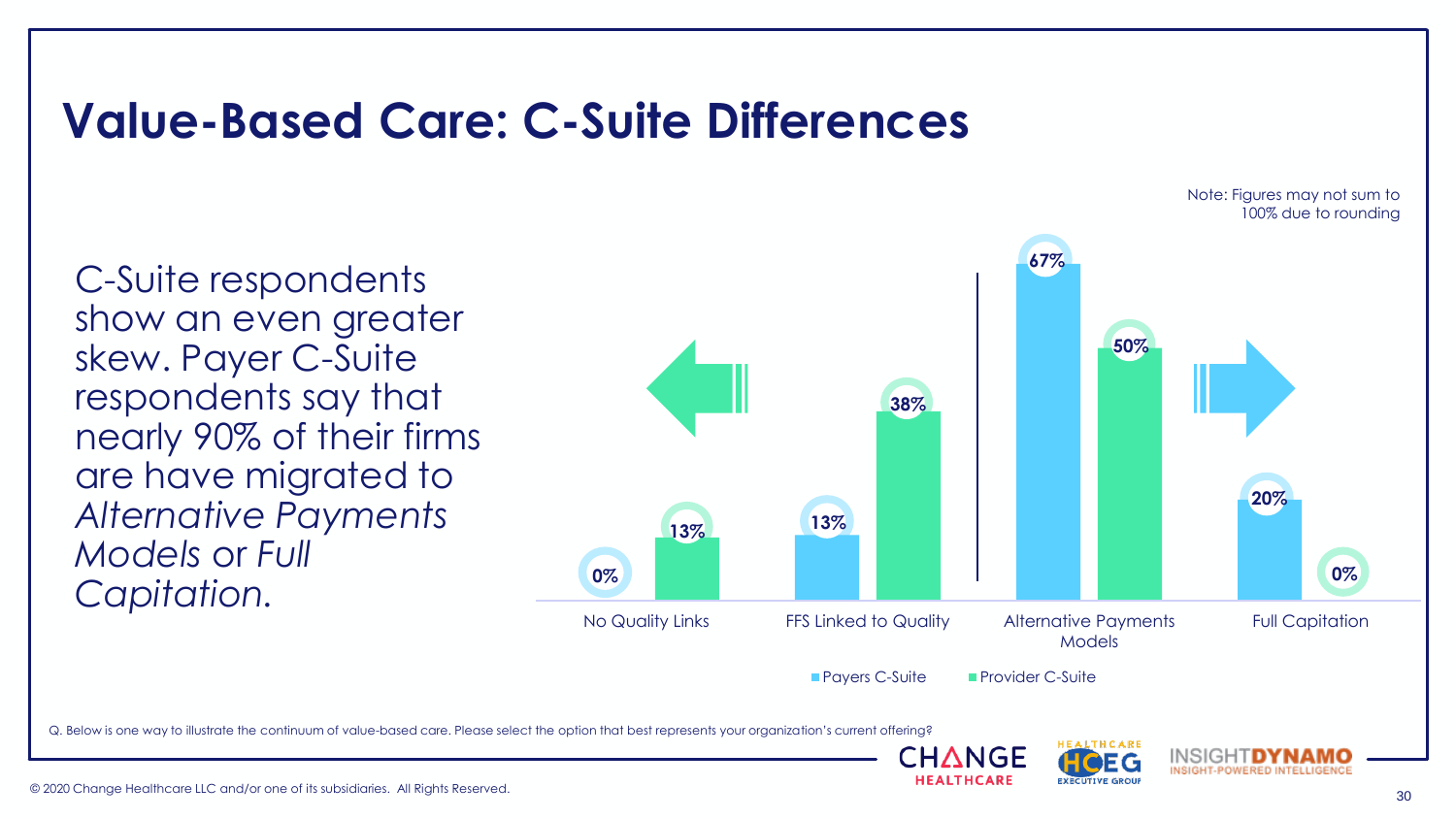# **Value-Based Care Continuum**

Providers are significantly more likely to have less than 10% of revenues derived from a value-based care model.



INSIGHT-POWERED INTELLIGENCE

**EXECUTIVE GROU**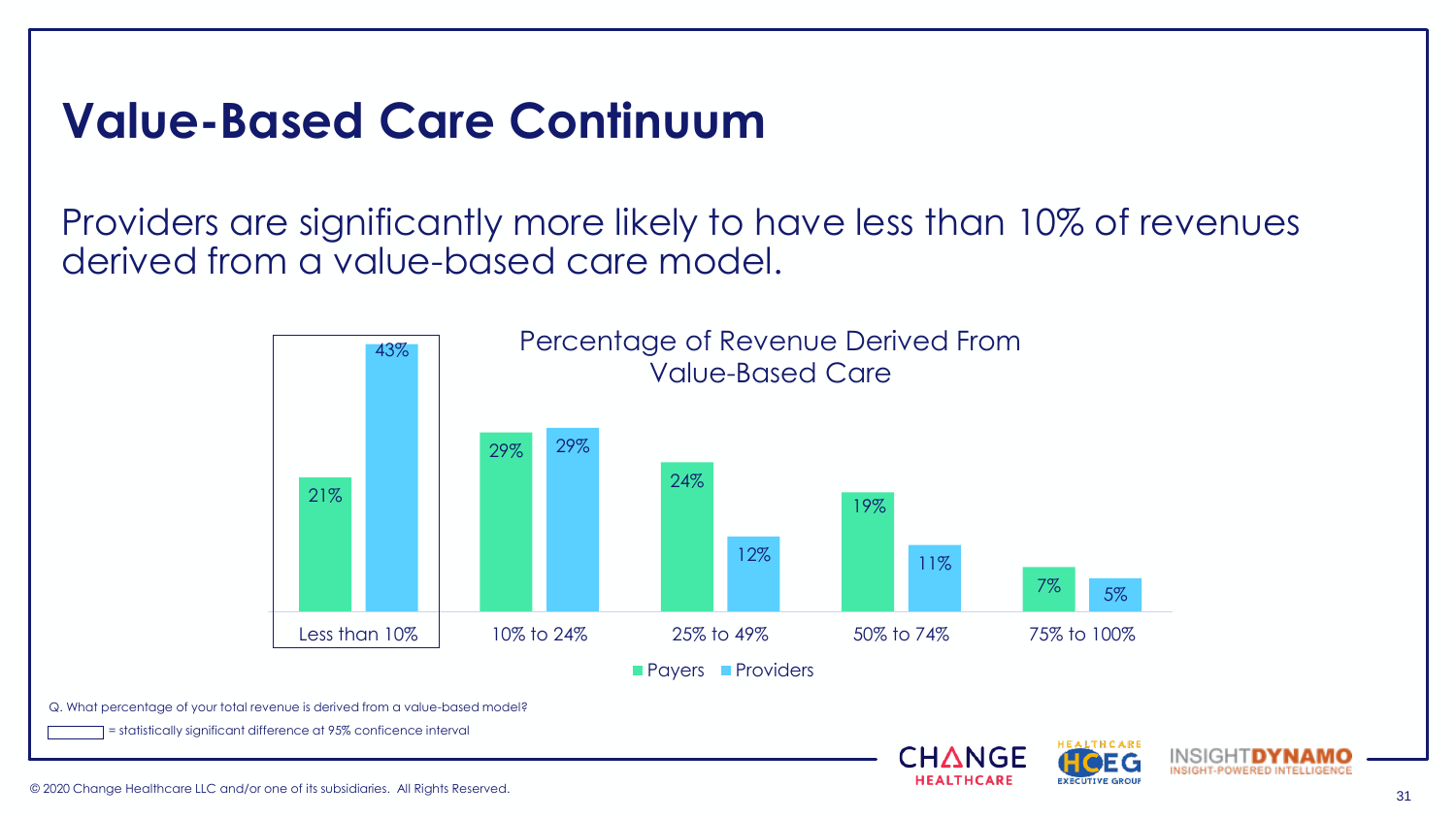### **Value-Based Care: What Are the Barriers?**

Providers are significantly more likely to cite *Unclear or Conflicting Performance Measures* and *Regulatory Changes/Political Uncertainty* as an impediment to value-based care. Payers are significantly more likely to cite *Lack of or Limited IT Infrastructure.*

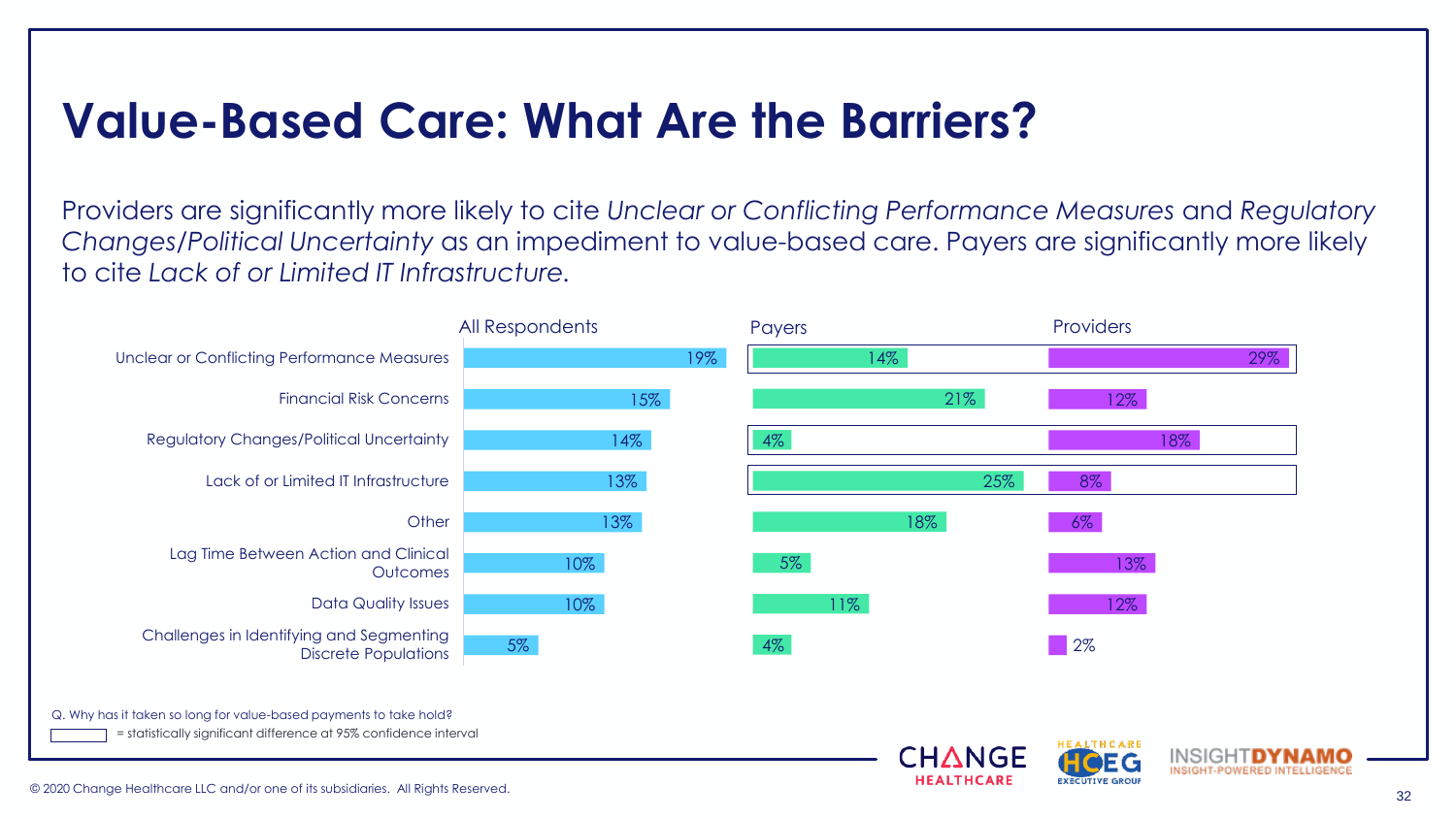#### **Value-Based Care**

Providers are significantly more likely to want Payers to *Standardize Quality and Outcomes Data* in order to orchestrate value-based care. Payers are significantly more likely to believe they should *Co-Develop Risk Management Programs and Develop APIs* to drive value-based care.

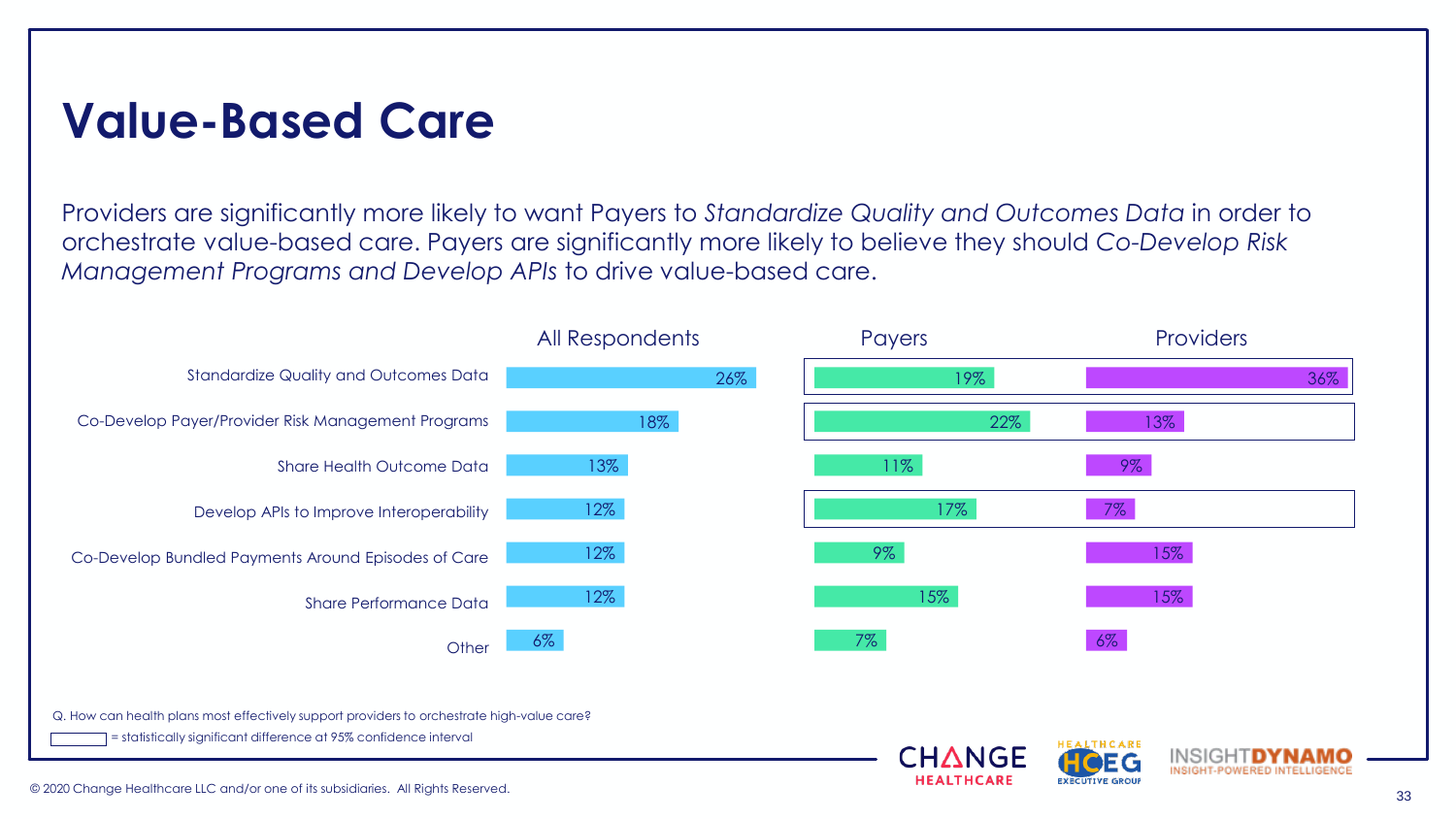#### **Value-Based Care**

Compared to the previous year, all respondents are less likely to look for payers to *Co-Develop Risk Management Programs* and are more interested in payers *Sharing Health Outcome Data.* 2020 Pulse Survey 2019 Pulse Survey

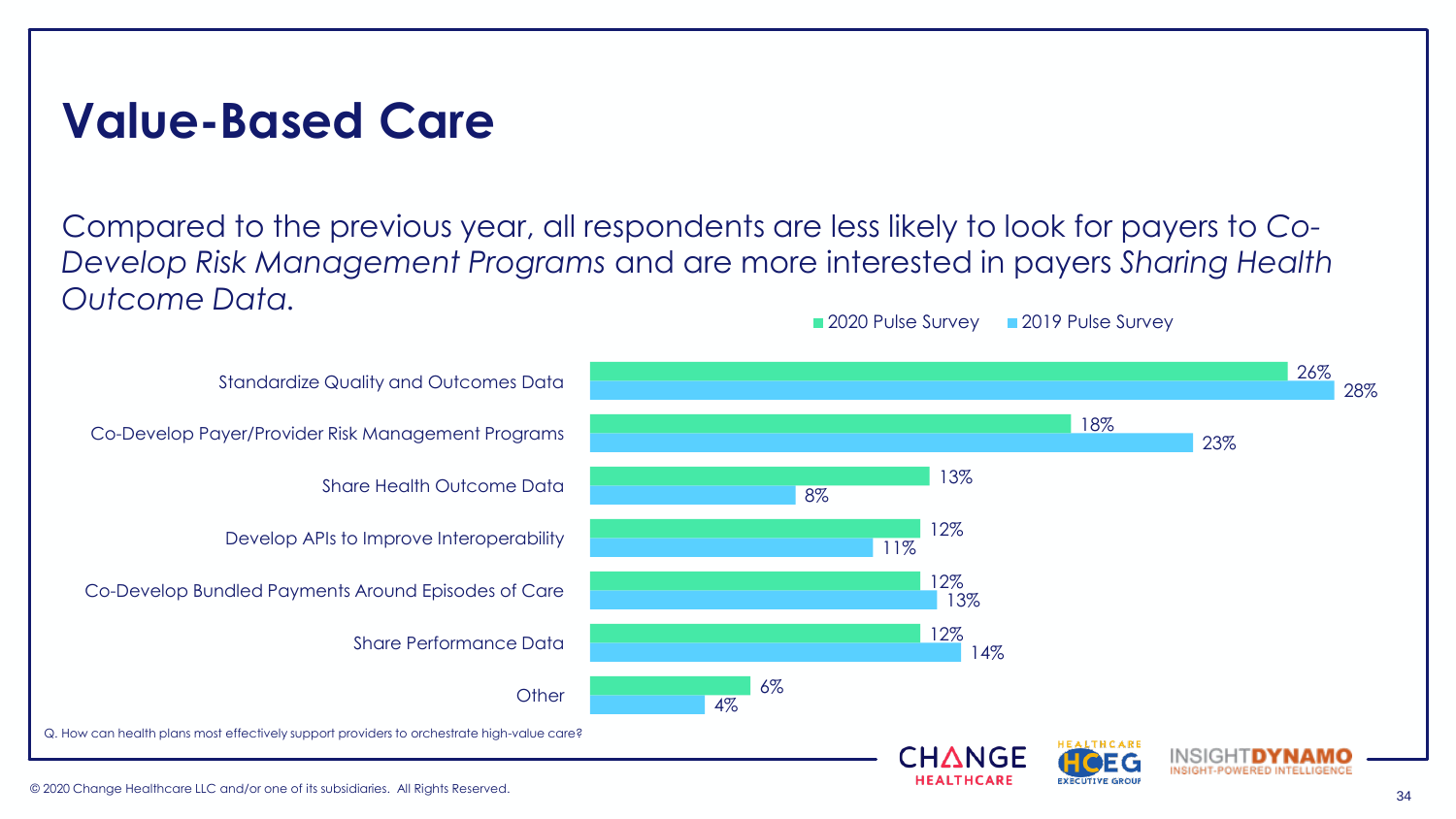#### **Interoperability**

Payer respondents are more significantly likely to see *Regulatory Changes* as a driver of interoperability than are provider respondents, whereas C-Suite respondents believe *Consumer Demand* will be a top driver. Providers are more likely to see *Physician-Driven Initiatives* as a driver than payer respondents.

#### $d\mathcal{C}$

*We're advancing interoperability and data exchange with our provider network through business defined initiatives that are aligned with API technologies rather than ETL interfaces. Think 'interoperability.' – Payer* 



DD)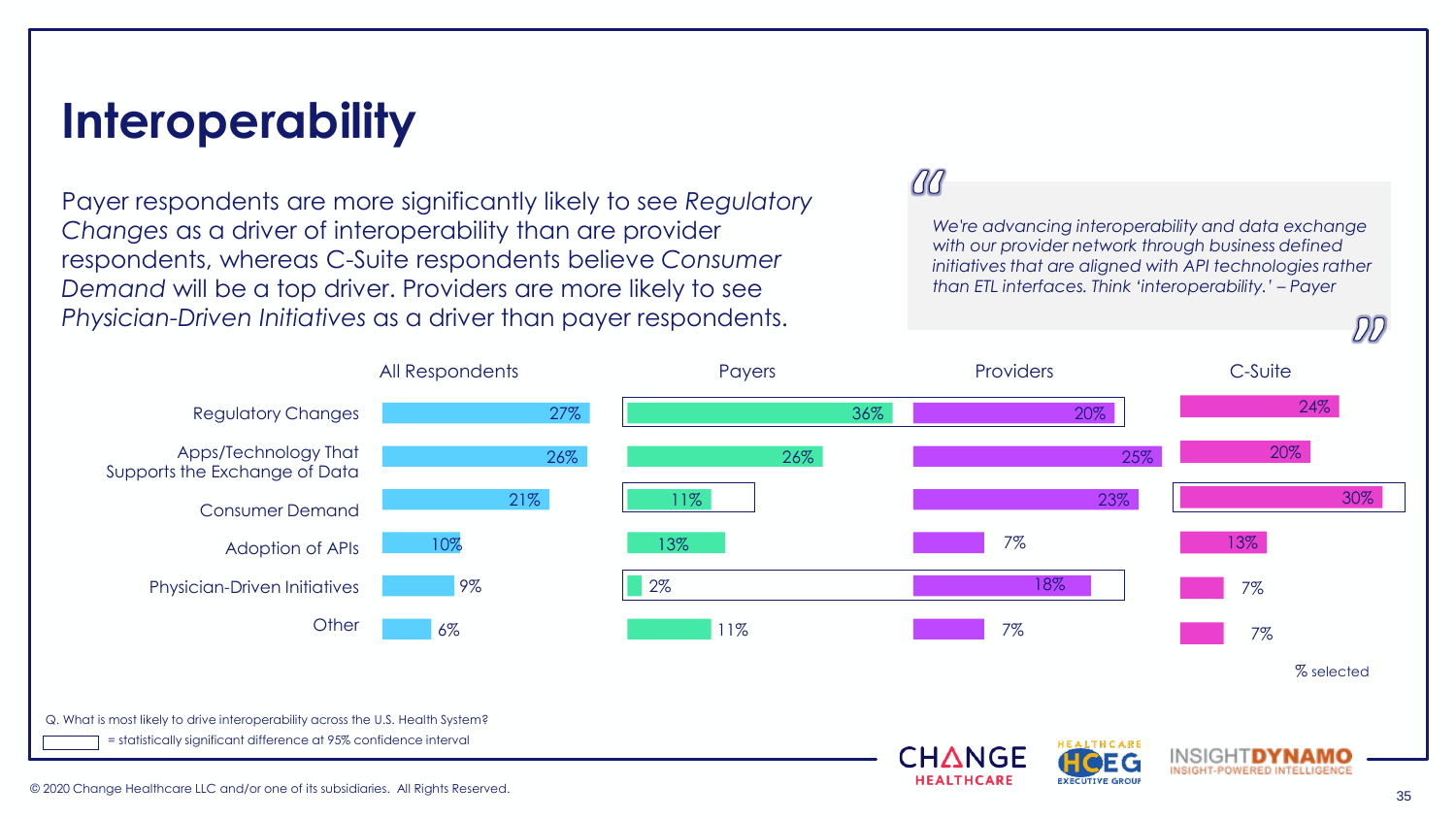# **Effectiveness of Artificial Intelligence and Machine Learning**

Provider respondents are significantly more likely to state *Health System Efficiency* has been positively impacted than are payers. Payers are significantly more likely to say *Reducing Costs* has been positively impacted. Both payers and providers feel these technologies improve health outcomes.

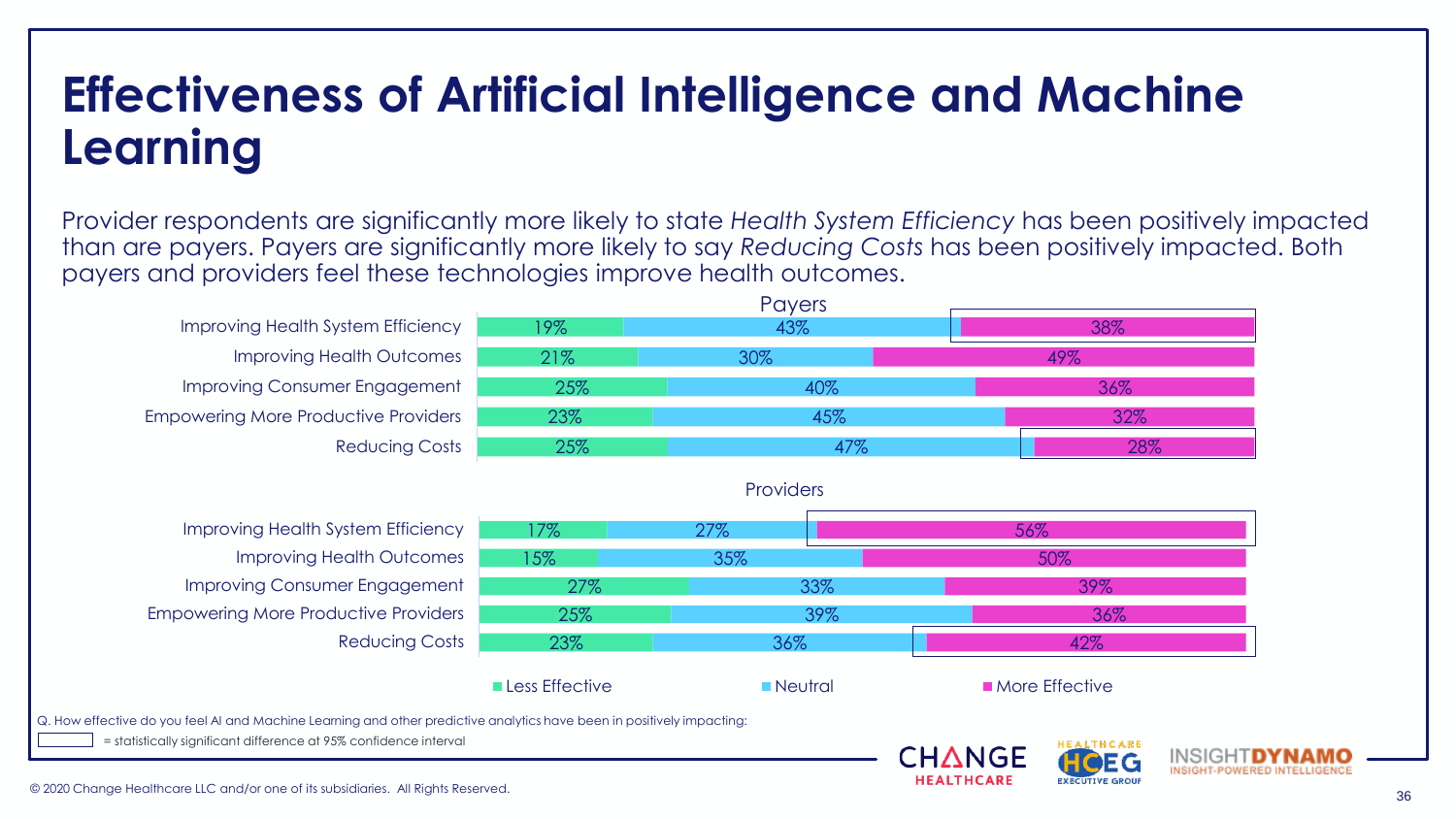# **Effectiveness of Artificial Intelligence and Machine Learning**

Technology vendors are significantly less likely to state *Health System Efficiency* has been positively impacted than are all respondents. Technology vendors are significantly more likely to say *Empowering More Productive Providers* and *Reducing Costs* have been positively impacted.

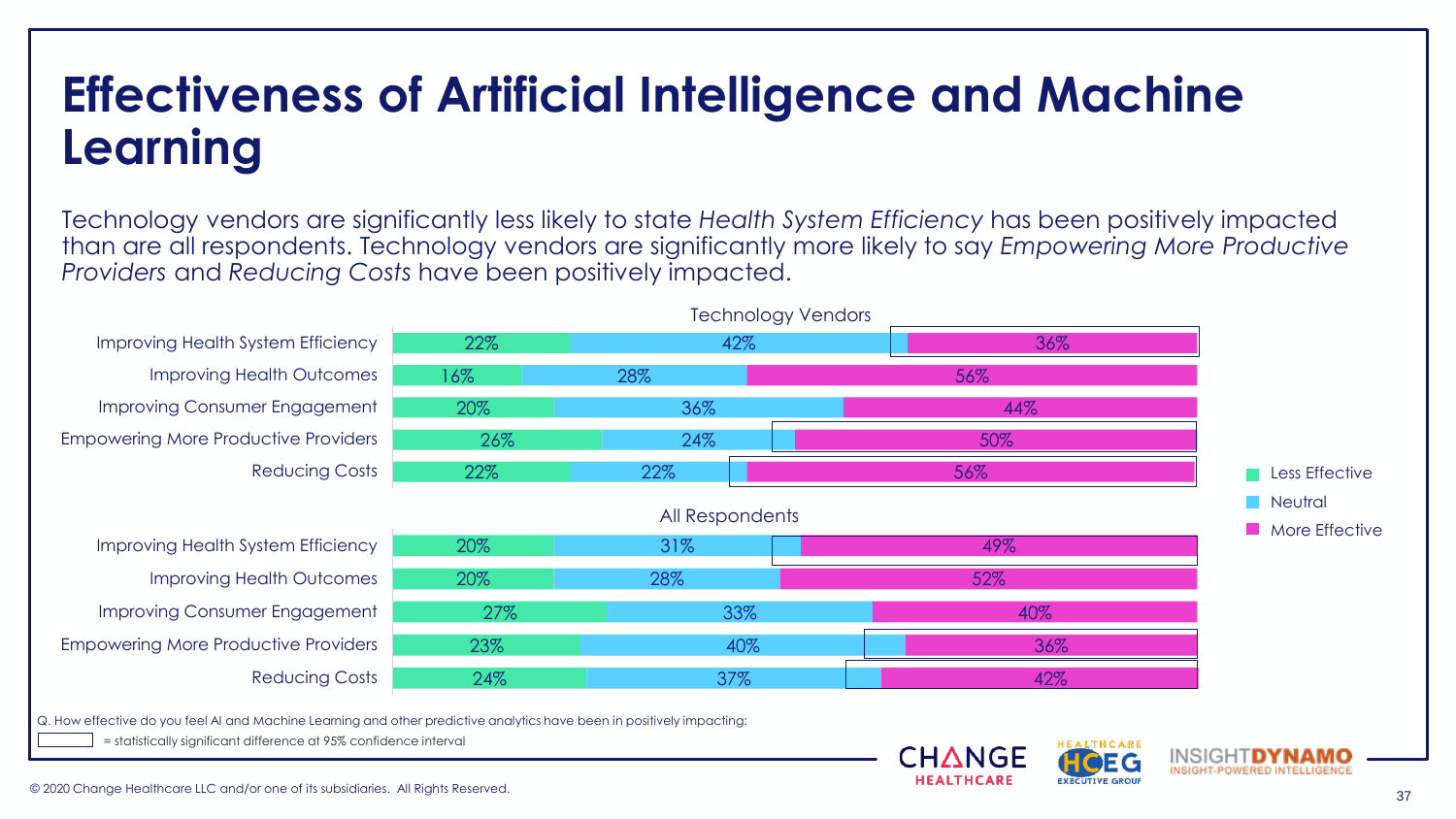# **Top Reasons for Continued Cybersecurity Breaches**

All respondent types agreed on the top reasons for continued cybersecurity breaches. Nearly 25% of C-Suite respondents believe that *Cybersecurity is not Recognized as a Priority at the Executive/Board Level*.

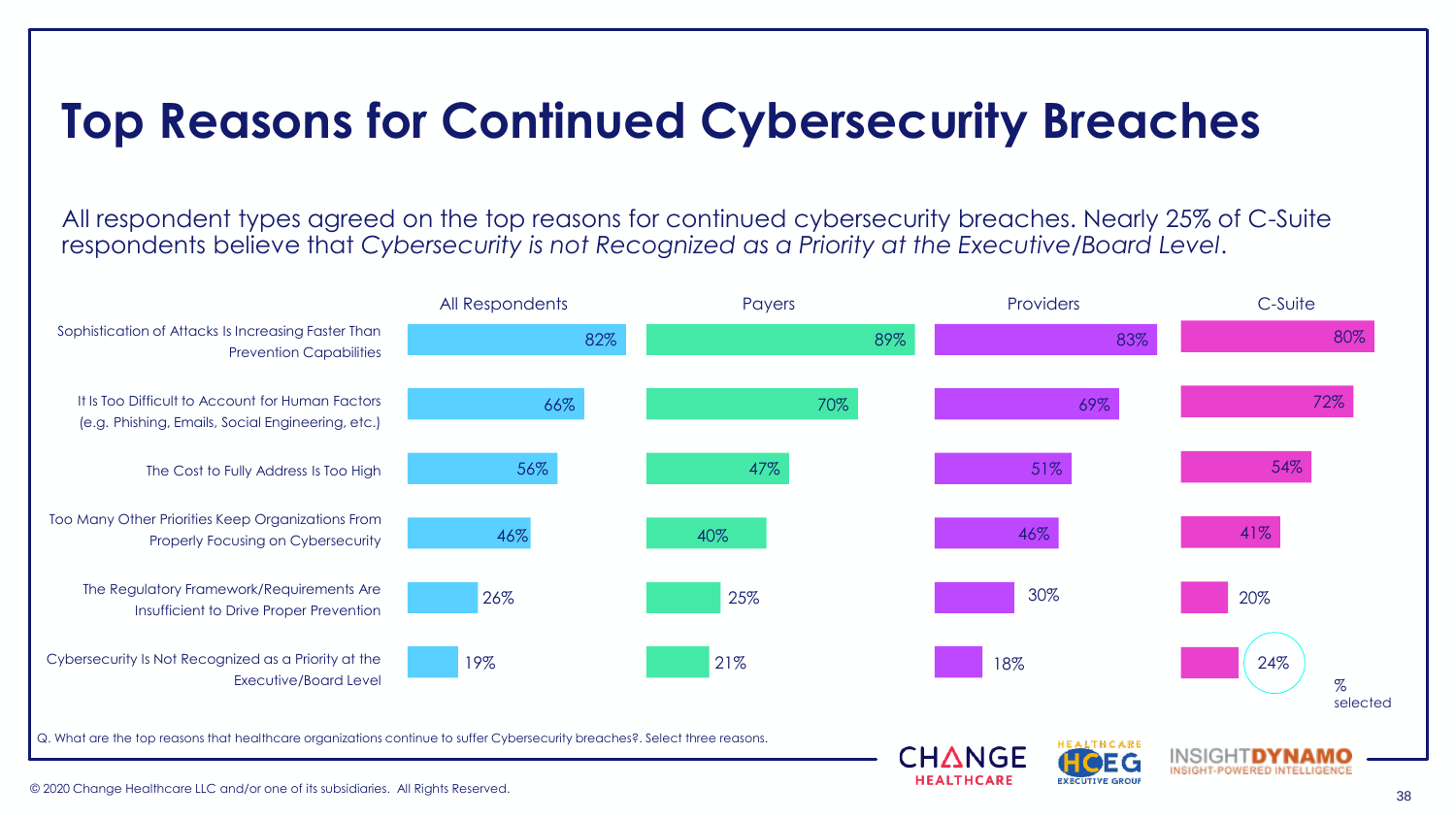# **Post-2020 Election Predictions**

*Continued Unwinding of ACA* and *No Significant Changes* were the two most popular predictions. Enactment of *Medicare for All Legislation* was predicted by only 3% of total respondents. C-Suite respondents were directionally more likely to predict *No Significant Changes* than were other respondents.

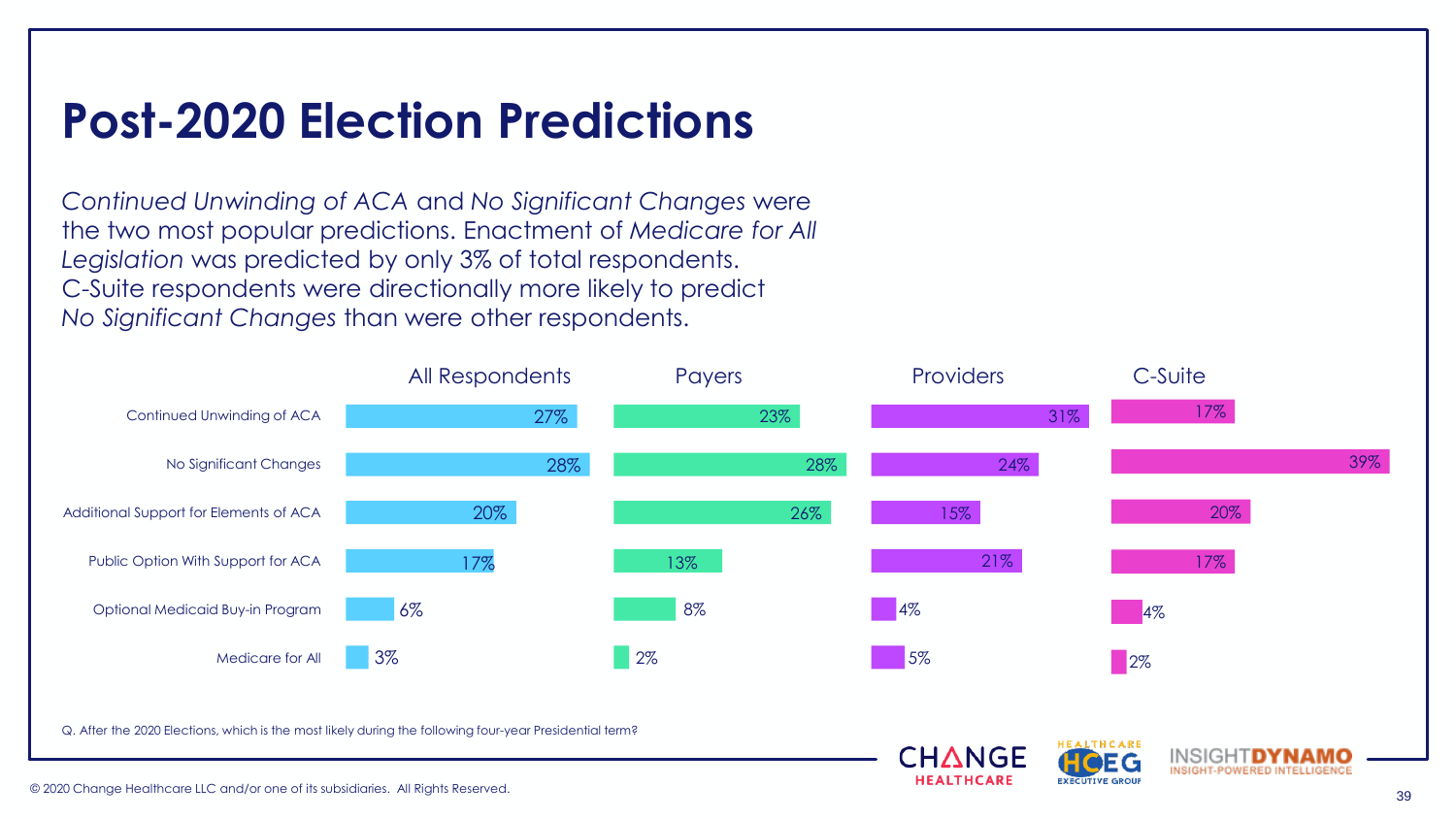#### **Have a Question?**

We encourage readers to reach out to us with any questions you have about the 2020 Industry Pulse Report or any of the data presented in this ebook. Please feel free to email questions to:

#### • **David Gallegos**

SVP Consulting Services Change Healthcare [dgallegos@changehealthcare.com](mailto:dgallegos@changehealthcare.com)

• **Ferris Taylor** Executive Director HealthCare Executive Group [ft@hceg.org](mailto:ft@hceg.org)